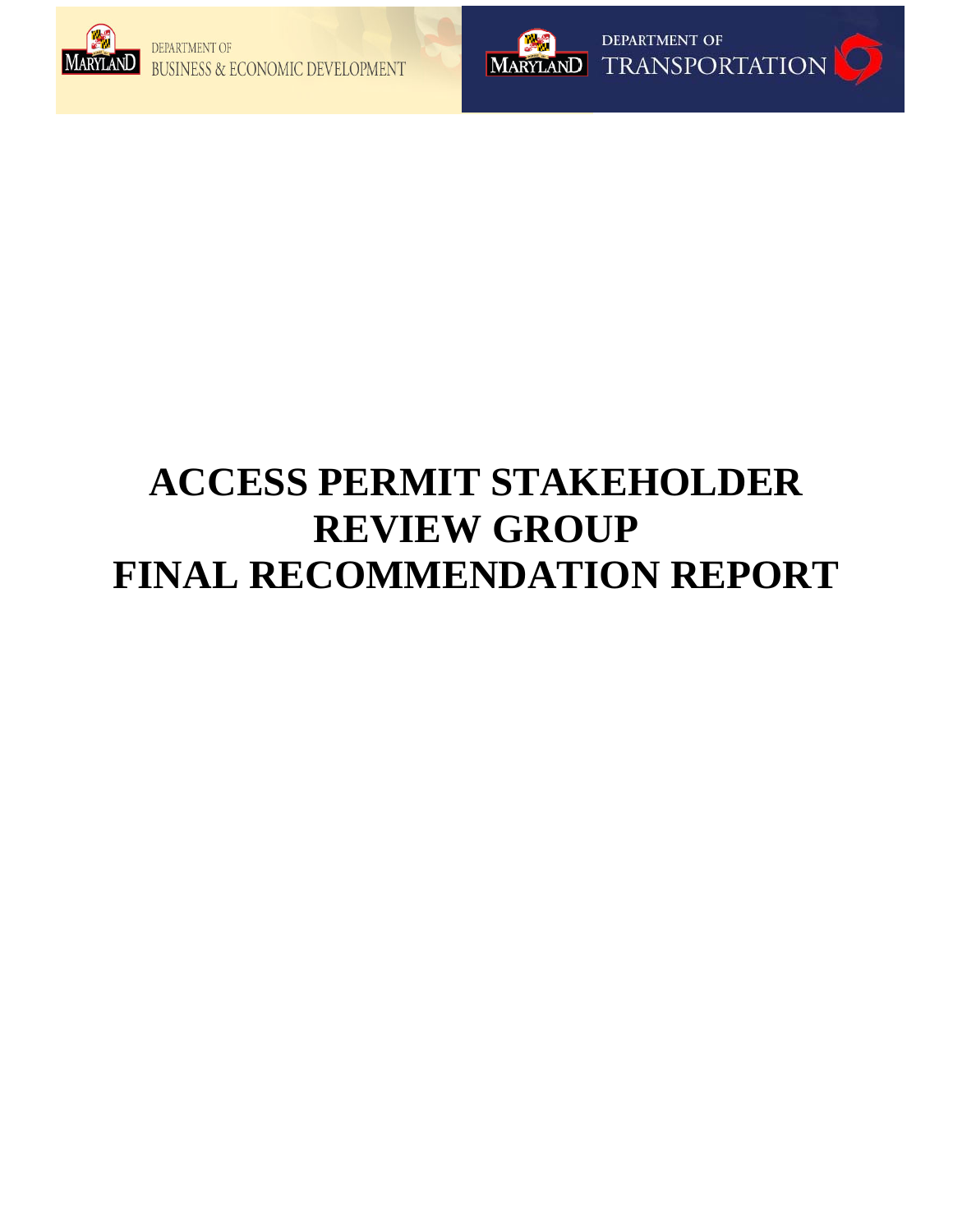



# **EXECUTIVE SUMMARY**

Making it easier for business to do business in Maryland means ensuring permitting processes are timely, consistent, predictable and transparent. Businesses of all sizes frequently interface with government on a variety of complex issues, including approval of permits and regulatory compliance. Although these processes are critical to ensure the safety and sustainability of our State, we must also foster a favorable climate for economic development. That is why the Governor tasked the Department of Business and Economic Development (DBED) and the Department of Transportation (MDOT) to convene a group of expert stakeholders to streamline the State Highway Access Permit process, a critical step for most major commercial developments. While this report is the result of a focused and targeted effort to improve a specific process, it also serves as a model to streamline and improve other processes throughout State government.

The State Highway Administration (SHA) issues Access Permits to commercial developers that need to provide access from development projects to a State Highway. The purpose of Access Permits is to ensure that the developments maintain the safety and capacity of the highway system. Over time, changes in federal, state, and local regulations have added complexities to the process, though a comprehensive evaluation of the process has not been conducted for many years. As a result, an increasing level of concern has been expressed by the development community that the SHA access permitting process has become too long and cumbersome. Developers often do not know how long the access permitting process will take, where they stand in the process and what improvements they will ultimately be required to make. The recommendations contained in this report aim to improve the timeliness, transparency, consistency and predictability of the access permitting process.

The Access Permit Stakeholder Review Group was chaired by Christian Johansson, Secretary of DBED, with support from Beverley Swaim-Staley, Secretary of MDOT. The membership of the review group consisted of a broad spectrum of individuals from both the private and public sectors who have experience with the Access Permit process. The group was divided into three workgroups focused on Customer Service, Coordination with Local Governments/Other State Agencies, and the Permit/Traffic Impact Study (TIS) Review Process.

There are 14 recommendations in this report to improve the timeliness, predictability, consistency, and transparency of the Access Permit process. Recommendations include:

- **Expand database tracking**
- **Establish efficient communications**
- **Triage approach and use checklists**
- **Create flow chart model**
- **Develop Web-based reporting**
- **Designate single point of contact**
- **Distribute better information**
- **Utilize customer satisfaction surveys**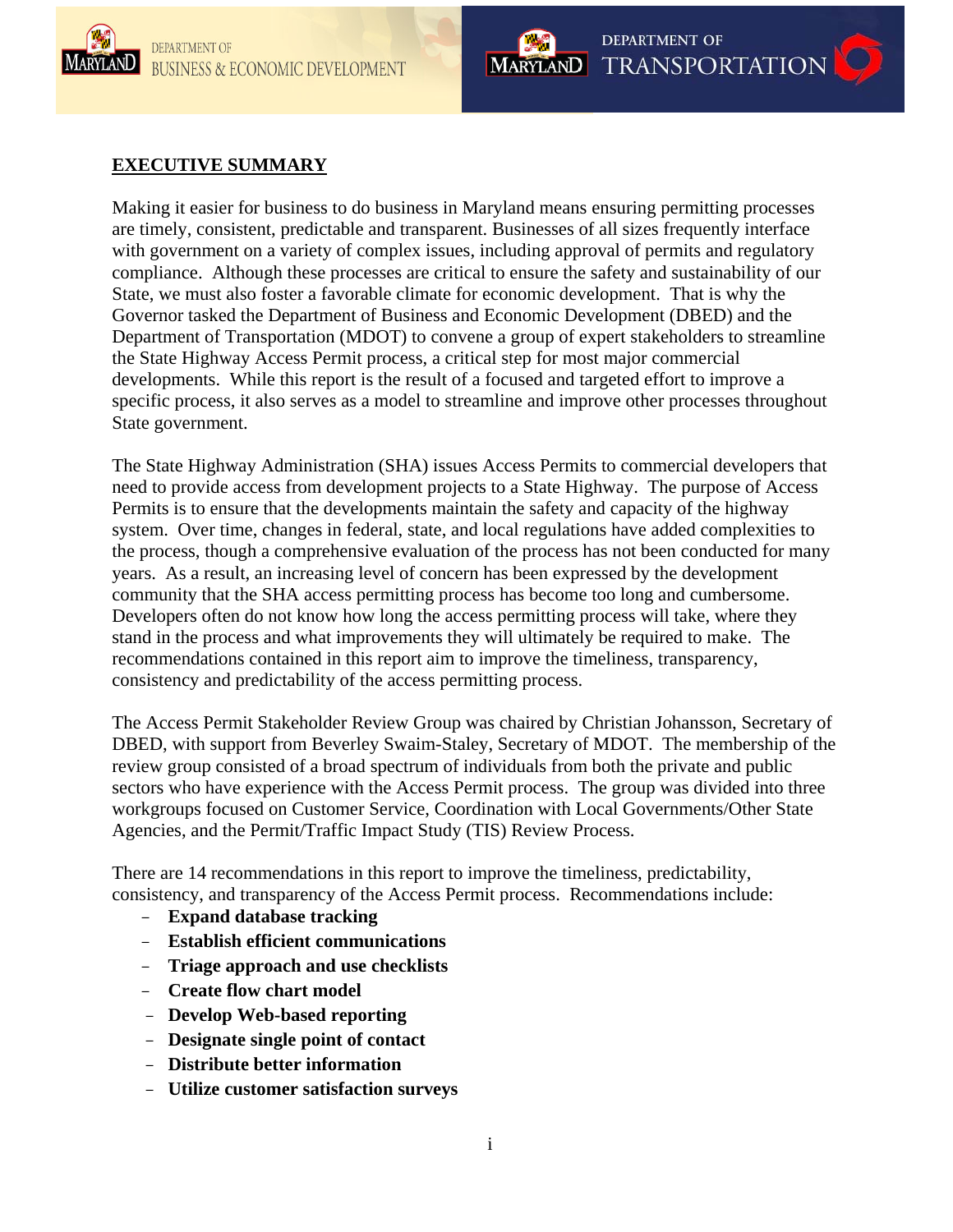



A chart summarizing the recommendations follows.

Some recommendations are currently being implemented, while others will be fully implemented over the next 24 months, as we work to modernize and streamline outdated processes and procedures. The Stakeholder Review Group has agreed to continue to participate, evaluate, provide feedback, and assist SHA throughout the implementation process. DBED and SHA will continue to use this group as a valuable resource throughout the implementation process, and to provide input for the continued areas of improvement. Quarterly updates on the progress made in implementing each of these recommendations will be provided on SHA's website.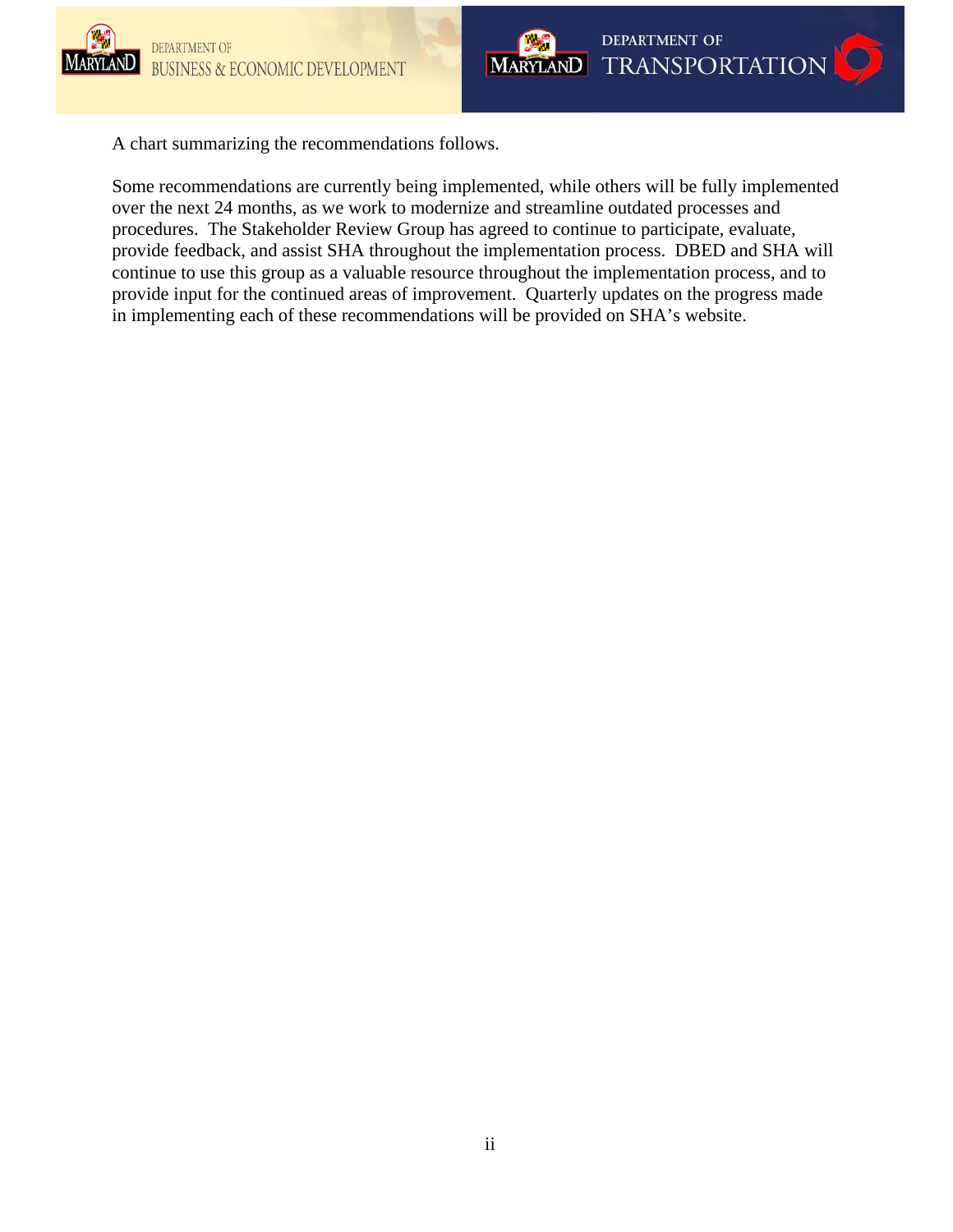



| <b>Recommendations</b>  | description                                    | <b>Benefits</b>                |
|-------------------------|------------------------------------------------|--------------------------------|
| Improved use of         |                                                |                                |
| technology & automation |                                                |                                |
|                         | Develop a comprehensive data base system to    | <b>Timeliness</b><br>$\bullet$ |
|                         | track & report progress on submissions         | Transparency<br>$\bullet$      |
|                         | Web based status reporting                     | Transparency<br>$\bullet$      |
|                         |                                                | Predictability                 |
|                         | Development of electronic permitting system    | <b>Timeliness</b><br>$\bullet$ |
|                         |                                                | Transparency                   |
| <b>Improved</b>         |                                                |                                |
| communications/customer |                                                |                                |
| service                 |                                                |                                |
|                         | Submission Review "triage" process             | <b>Timeliness</b>              |
|                         |                                                | Predictability                 |
|                         |                                                | Consistency                    |
|                         | <b>Improved County Coordination</b>            | <b>Timeliness</b><br>$\bullet$ |
|                         |                                                | Transparency                   |
|                         |                                                | Predictability                 |
|                         | Improved developer coordination - standing     | <b>Timeliness</b><br>$\bullet$ |
|                         | developer project scoping/technical review     | Predictability                 |
|                         | meetings                                       | Consistency<br>٠               |
|                         | Facilitation with other State/federal agencies | <b>Timeliness</b><br>$\bullet$ |
|                         | Education & training                           | <b>Timeliness</b><br>$\bullet$ |
|                         |                                                | Transparency                   |
|                         |                                                | Predictability                 |
|                         |                                                | Consistency<br>$\bullet$       |
|                         | Customer service performance measurement       | Transparency<br>$\bullet$      |
|                         | Single Point of contact for applications       | Predictability<br>$\bullet$    |
| <b>Improved Process</b> |                                                |                                |
| Efficiency              |                                                |                                |
|                         | Flow chart development                         | <b>Timeliness</b><br>$\bullet$ |
|                         |                                                | Transparency                   |
|                         |                                                | Predictability                 |
|                         |                                                | Consistency                    |
|                         | "How-to" manuals                               | <b>Timeliness</b>              |
|                         |                                                | Transparency                   |
|                         |                                                | Predictability<br>٠            |
|                         |                                                | Consistency                    |
|                         | Permit related checklists                      | <b>Timeliness</b>              |
|                         |                                                | Transparency                   |
|                         |                                                | Predictability                 |
|                         |                                                | Consistency<br>٠               |
|                         | Formalized discussions                         | <b>Timeliness</b><br>$\bullet$ |
|                         |                                                | Predictability<br>$\bullet$    |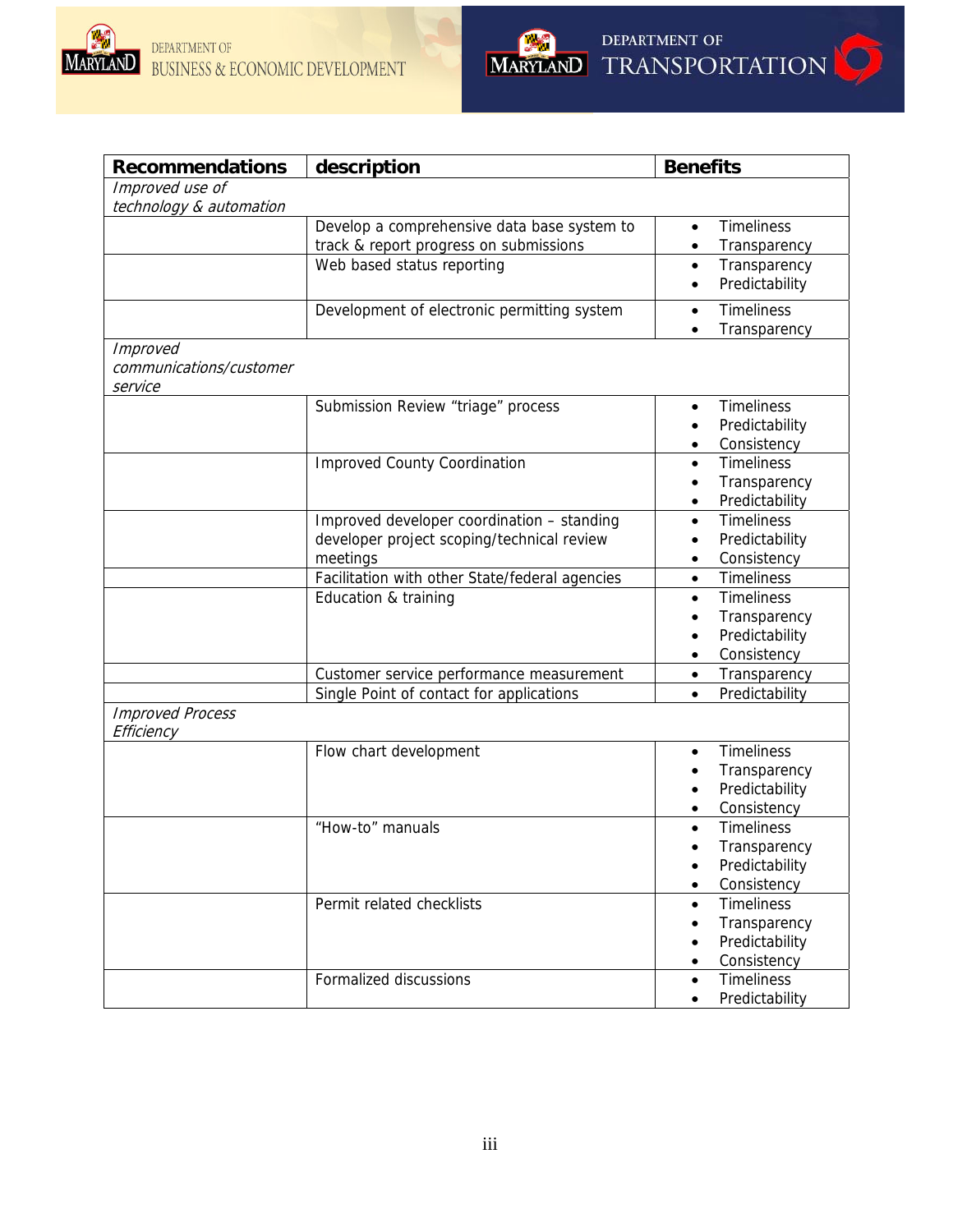



# **TABLE OF CONTENTS**

| .13 |
|-----|
|     |
|     |
|     |
|     |
|     |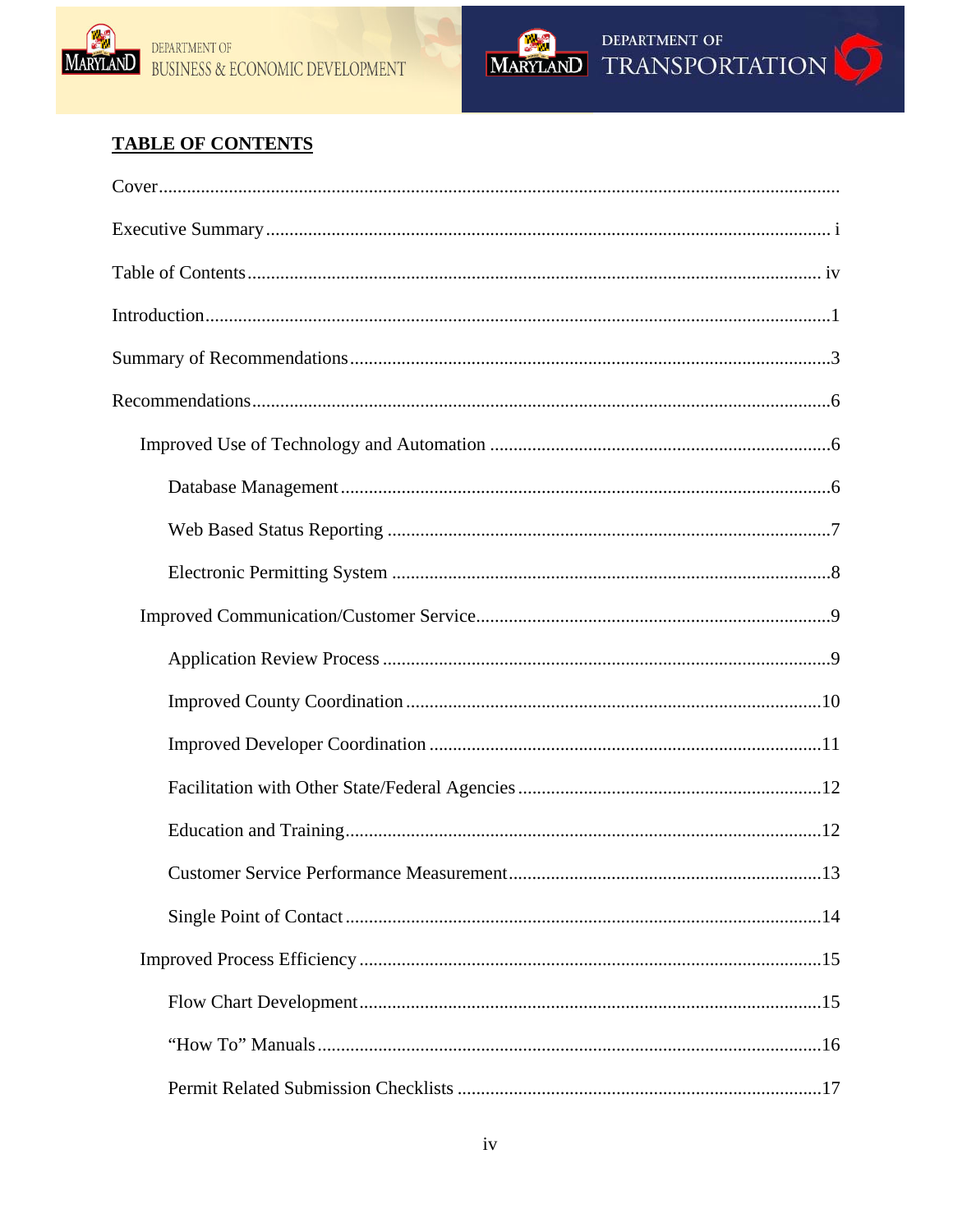

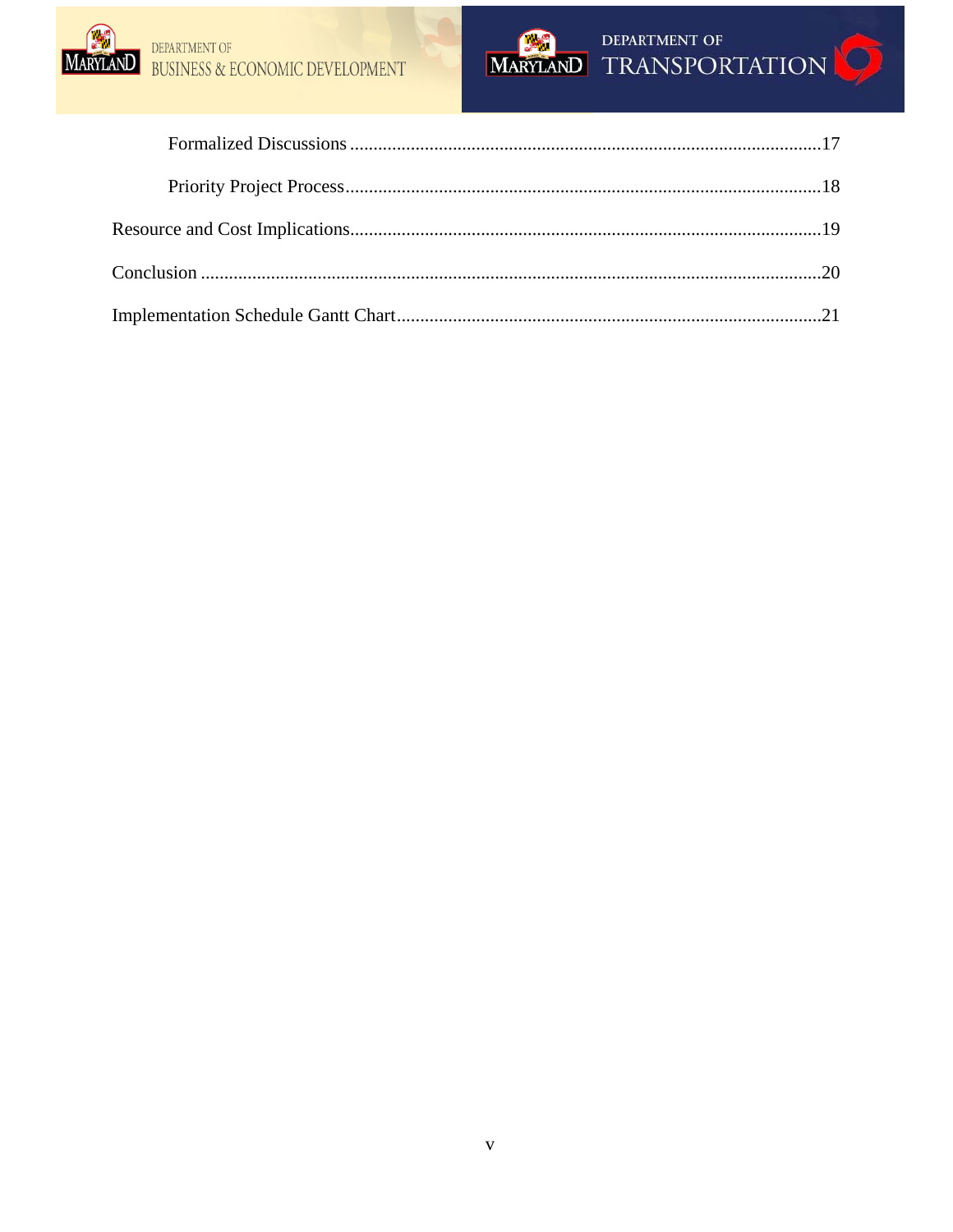



# **INTRODUCTION**

The State Highway Administration's (SHA) access permit process has evolved over the last 50+ years to address development coordination with counties and local municipalities covering a range of key elements associated with the growth of Maryland's built community. Considerations include traffic impacts, access type and location, roadway improvement plan reviews, stormwater management, right of way dedication, and other related factors that warrant review in connection with proposed new or modified access points along a state highway. While some changes have occurred over time, there has not been a comprehensive evaluation of the process for many years.

As a result of input from several stakeholders involved in SHA's access permit process at present, a Governor appointed Access Permit Stakeholder Group was convened to evaluate the current process and identify opportunities to improve timeliness, predictability, consistency, and transparency. The Stakeholder Review Group was chaired by Christian Johansson, Secretary of the Maryland Department of Business and Economic Development, in partnership with Beverley Swaim-Staley, Secretary of the Maryland Department of Transportation, and included a broad spectrum of public and private interests.

Members of the Stakeholder Group included:

- Secretary Johansson (DBED) Chair
- Ed Adams Director, Baltimore County Department of Public Works
- Greg Africa Deputy Director, Anne Arundel County Bureau of Highways
- Douglas Austin President and CEO, Urban Policy Development, LLC
- Tom Ballentine Vice President of Policy, National Association of Industrial & Office Properties
- Ramon Benitez Senior Project Manager, RB Estates, LLC
- Gregory Bowen Director, Calvert County Department of Planning and Zoning
- Glenn Cook Vice President, The Traffic Group
- Stuart Foard Land Development Team, Merritt Properties
- Kathleen Maloney Principal, Maloney and Associates, representing of the Home Builders Association of Maryland
- Ken Miller (representing Elliot Schlanger)– Maryland Department of Information Technology (DOIT)
- Kim Morgan Vice President of Land Development, The Tech Group, Inc.
- Ken Pensyl Program Manager, Sediment, Stormwater and Dam Safety, Maryland Department of the Environment
- Torrence Pierce Vice President, Frederick Ward & Associates
- Tom Pilon Vice President/Development, St. John Properties, Inc.
- Fern Piret Director, Department of Planning, Prince George's County
- John Reardon Chief Operating Officer, Facchina Development, LLC
- Cole Schnorf Senior Vice President and Director of Development, Manekin, LLC
- Andy Scott Special Assistant to the Secretary, Maryland Department of Transportation
- Nancy Slepicka Principal, O'Malley, Miles, Nylen & Gilmore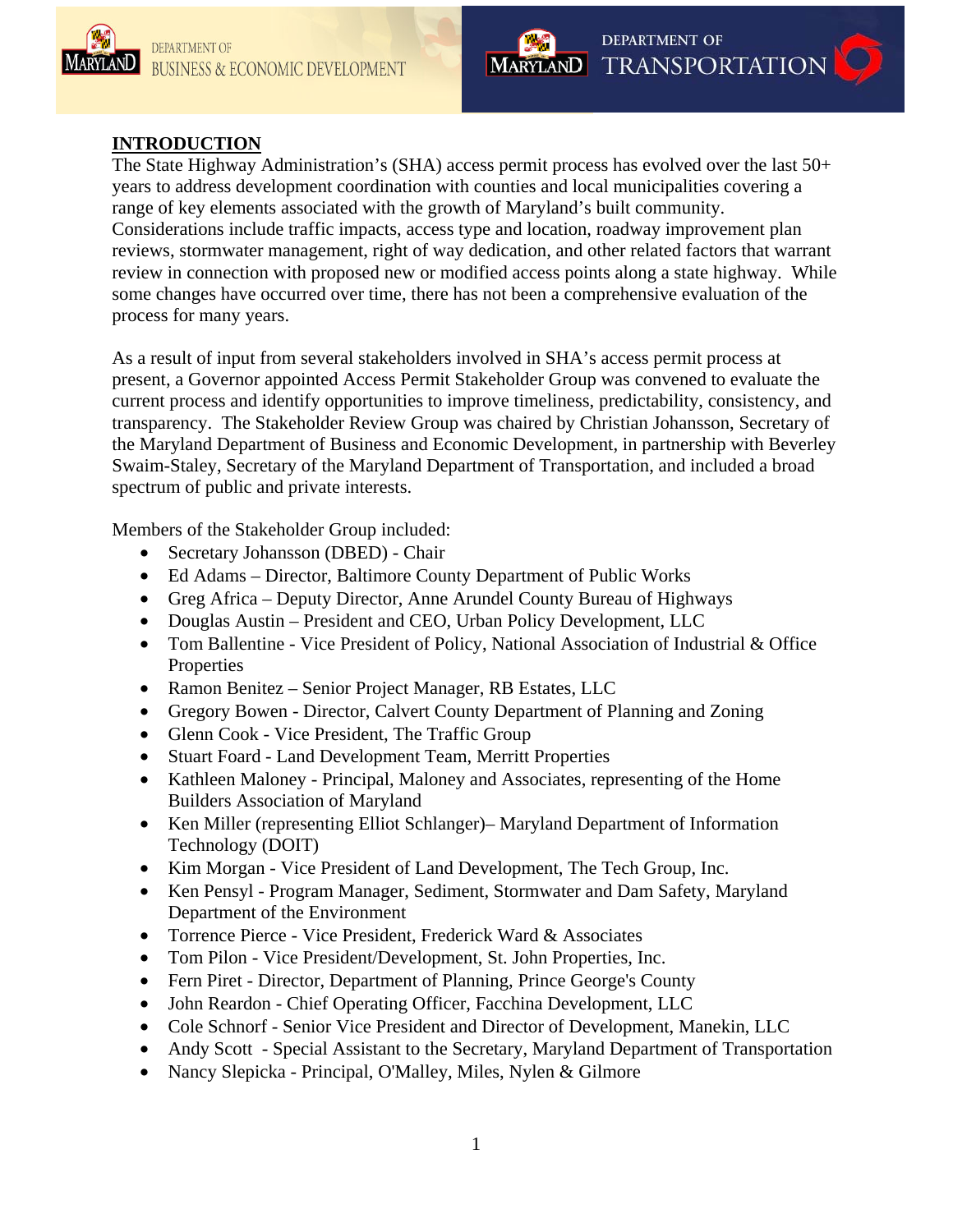



- Duncan Slidell (representing Tom Bozzuto) Vice President & Director of Operations, Bozzuto Development Company
- Larry Twele Director, Department of Economic Development, Carroll County

The following representatives from the Maryland State Highway Administration also participated in the Stakeholder Review meetings:

- Norie Calvert Deputy Director, SHA Office of Highway Development
- Steve Foster Division Chief, SHA Engineering Access Permits Division
- Barb Solberg Assistant Division Chief, SHA Engineering Access Permits Division

Prior to the initiation of stakeholder meetings, SHA had already begun implementing some interim steps to address customer service and timeliness issues that had been raised. Below are some steps that are being undertaken in addition to the stakeholder recommendations presented herein.

- 1. Internal SHA Directives were issued to all EAPD staff from Kirk McClelland, Director of the Office of Highway Development, and to all SHA Senior Managers from Gregory Welker and Doug Simmons, SHA Deputy Administrators, reinforcing the 21-day turnaround time for all permit related review submissions and permit issuance.
- 2. SHA is now leading the coordination efforts with the Chesapeake Bay Critical Area Commission (CAC) on projects within the Chesapeake Bay Critical Area that require an Access Permit. This ensures that the CAC is made aware of all projects requiring CAC approval at the earliest possible stage, allows SHA to incorporate CAC comments with SHA comments on submission packages, and avoids costly delays resulting from CAC coordination occurring too late in the process or being overlooked entirely.
- 3. SHA has begun efforts to evaluate and revise the existing Traffic Impact Study (TIS) guidelines from 1994, and update individual county specific TIS manuals from 1997. These updated guidelines are being developed using SHA staff along with traffic engineering consultants who are volunteering substantial time to this effort at no cost to state.
- 4. SHA will continue to consult with the Stakeholder Group and development community to look into possible Access Permit Fee Adjustments that would be necessary to make changes to enhance customer service and provide expedited delivery of Access Permit submissions.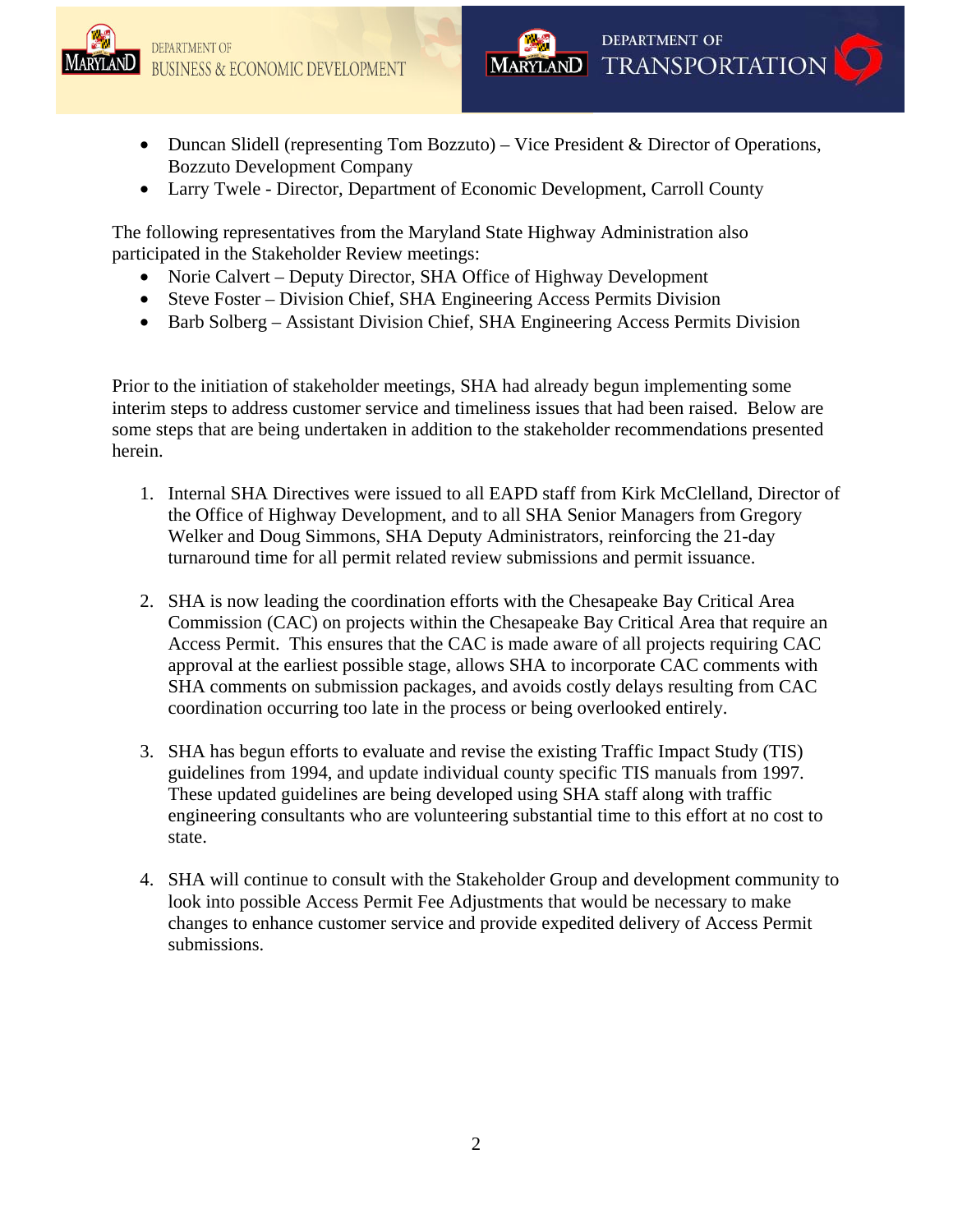



# **SUMMARY OF RECOMMENDATIONS**

Improved Use of Technology and Automation

• Database Management

A comprehensive database system should be developed to track and report on the progress of a permit submission, track review times for each office responsible for providing review comments and/or approvals, and to identify specific problem areas where delays are frequently occurring so that systemic corrective actions can be taken. A new system would provide real time compliance with customer service delivery goals, and would allow proactive intervention by SHA management to easily identify delays, and proactively address issues that the system identifies as consistent or recurring problem areas.

• Web Based Status Reporting

A real time web-based reporting system should be developed that will allow permit applicants to track the status of permit submissions and anticipated completion dates over the internet.

• Electronic Permitting System

An electronic permitting system should be evaluated and recommendations made for implementing a system that will allow all permit data submissions, payment of fees, and final permits to be completed electronically.

Improved Communication/Customer Service

• Application Review Process

A pre-review "triage" process should be implemented for project submissions, to review and identify deficiencies in the traffic impact study, engineering plans, and/or permit application submissions. This process should also include discussions and meetings, if necessary, with the applicant team. The goal would be to clarify requirements, coordinate when and/or if the submission package will proceed, and identify if additional information is necessary to complete a comprehensive review.

• Improved County Coordination

Regularly scheduled coordination meetings should be held with each County (quarterly, bi-annually, annually etc.) as needed, to discuss status of permit submissions, any outstanding issues, and schedules along with a discussion of process issues. The agenda should be set up in advance to ensure that the necessary staff from both SHA and the County is in attendance to be able to resolve most issues at this level. The use of web/video conferencing should be investigated and encouraged so that the meetings are more readily accessible, travel expenses are minimized, and to ensure the most efficient use of resources for all involved.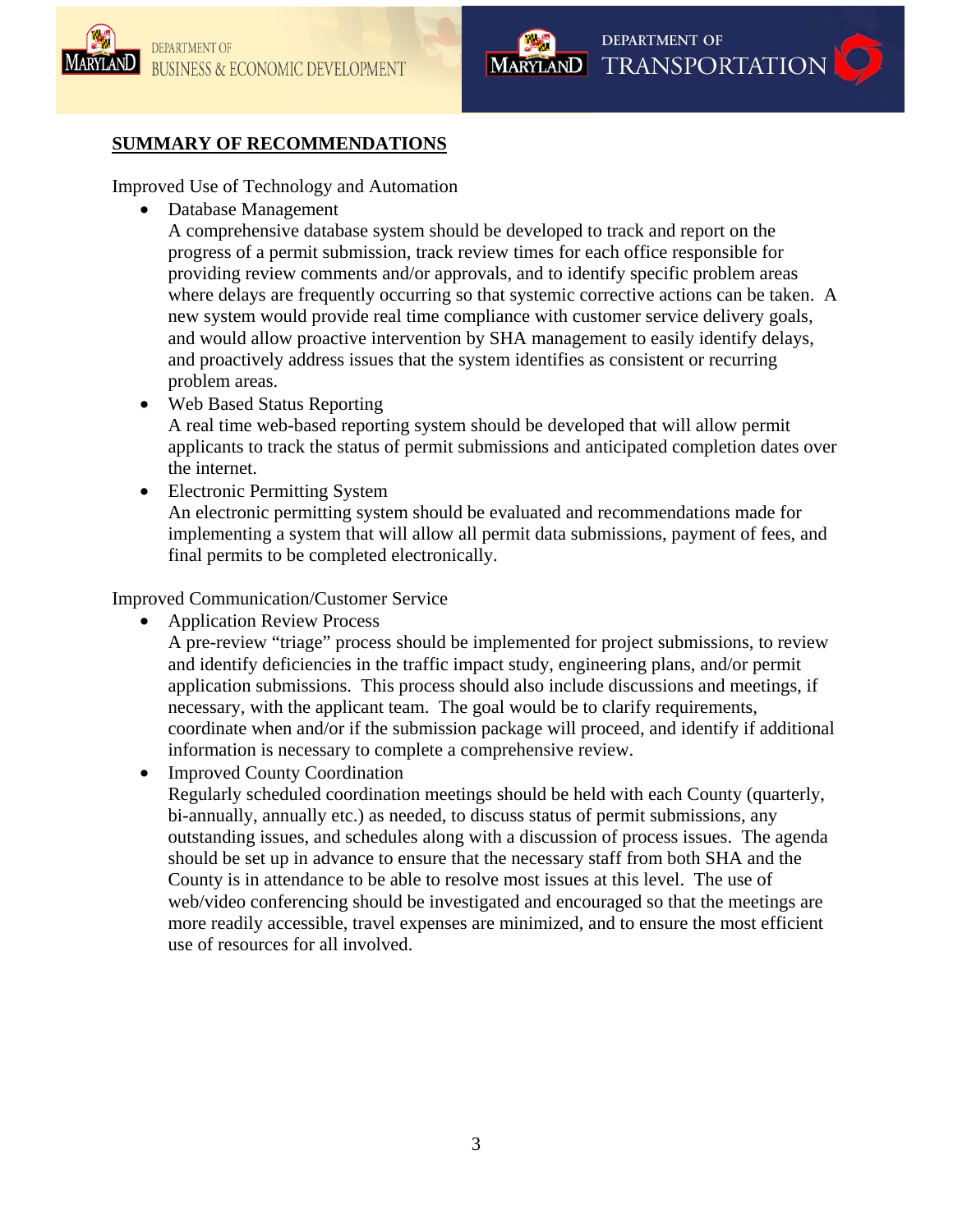

# • Improved Developer Coordination

Standing Developer Project Scoping/Technical Review meetings should be held. The purpose of the meetings would be to discuss issues such as project scoping or to discuss/resolve technical issues early in the permitting process. The Stakeholder Group identified this item as a potential best practice. The use of web/video conferencing should be investigated and encouraged so that the meetings are more readily accessible, travel expenses are minimized, and to ensure the most efficient use of resources for all involved.

# • Facilitation with Other State/Federal Agencies

An issues resolution process should be developed to resolve delays in permit issuance that result from required state or federal agency approvals outside of MDOT. SHA executives should take the lead in coordinating and resolving issues with executives of other State/Federal Agencies.

- Education and Training Comprehensive education and training materials should be developed to provide detailed information on SHA's Access Permit Approval Process for both external customers and internal staff.
- Customer Service Performance Measurement

Customer service satisfaction measurements should be developed for all components of the access plan review and permit process, and the results should be made publicly available on SHA's web site.

• Single Point of Contact

Process changes should be implemented to provide a single point of contact within SHA for all inquiries regarding a specific development and/or permit application. This single point of contact should be responsible for coordinating with and responding on behalf of all other SHA offices involved in the review process.

Improved Process Efficiency

• Flow Chart Development

Comprehensive process flow charts and narratives should be developed for the various steps in the development review and permit process for each type of permit submission. The process should also be reviewed to identify opportunities for improved efficiency and timeliness. Flow charts should be customized for each county, as necessary, to identify how the access permit approval process ties in with the county development review and building permit approval processes. Each flow chart should have a narrative describing each step of the process and associated time frames.

• "How To" Manuals

Comprehensive county specific "How To" manuals should be developed for internal staff and external customers that thoroughly explain the permitting process and requirements. This information should be made available on SHA's web site and regularly updated.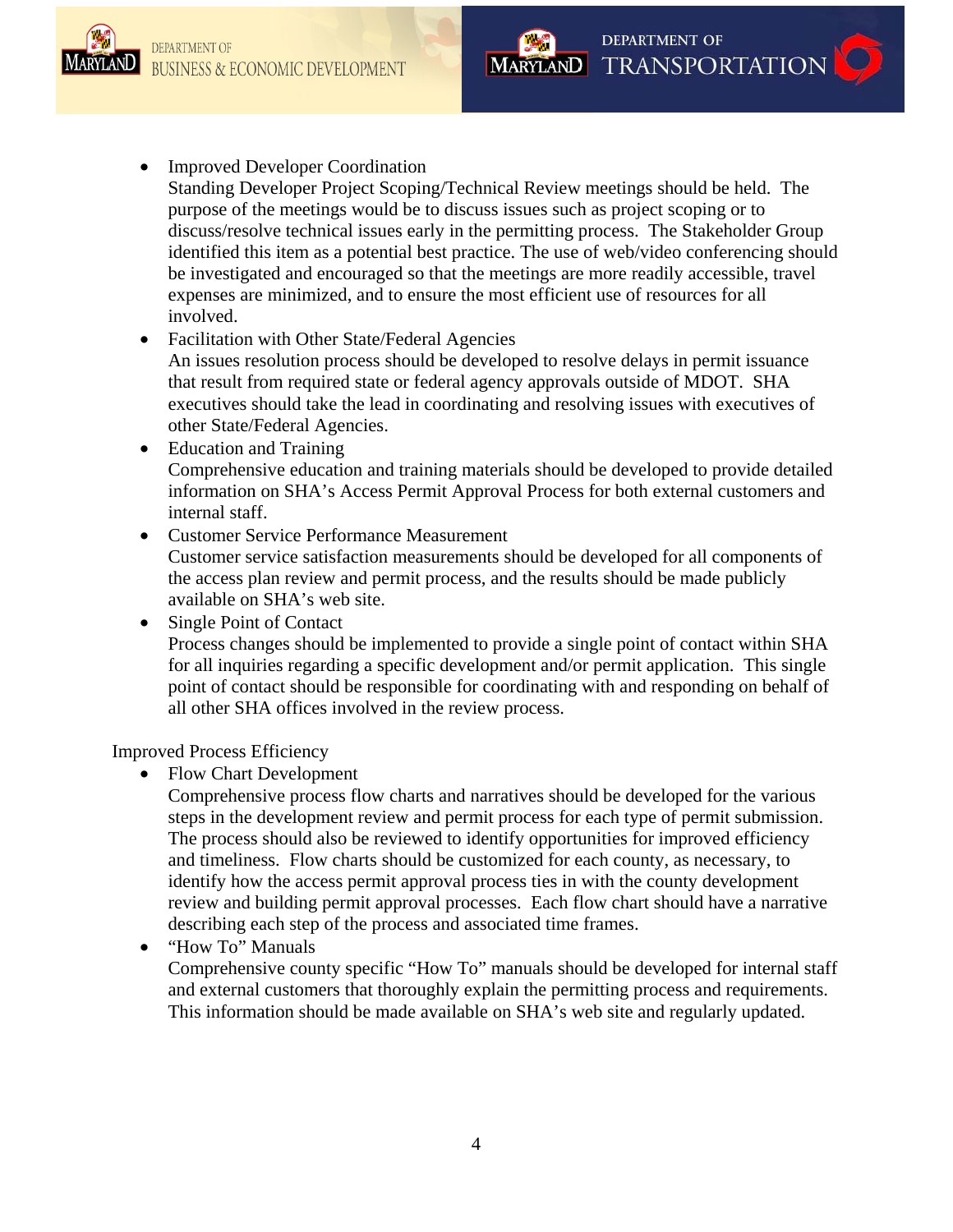



# • Permit Submission Checklists

Checklists should be developed to identify all elements and items that are required for an acceptable Traffic Impacts Study, pre-permit engineering submission, and final permit submission. These checklists should be made available on SHA's web site and regularly updated.

• Formalized Discussions

Discussions should take place between SHA and the permit applicant prior to the Traffic Impact Study (TIS) submittal and at the earliest stages of the pre-permit engineering review process prior to written comments being provided on a submission to ensure that there is a mutual understanding and concurrence of the changes being requested. The owner/developer should receive a copy of the final written comments at appropriate milestones.

• Priority Project Process

An expedited delivery system to accelerate review and processing of Access Permits on high priority projects (either identified by the state or potentially the local jurisdiction) should be evaluated.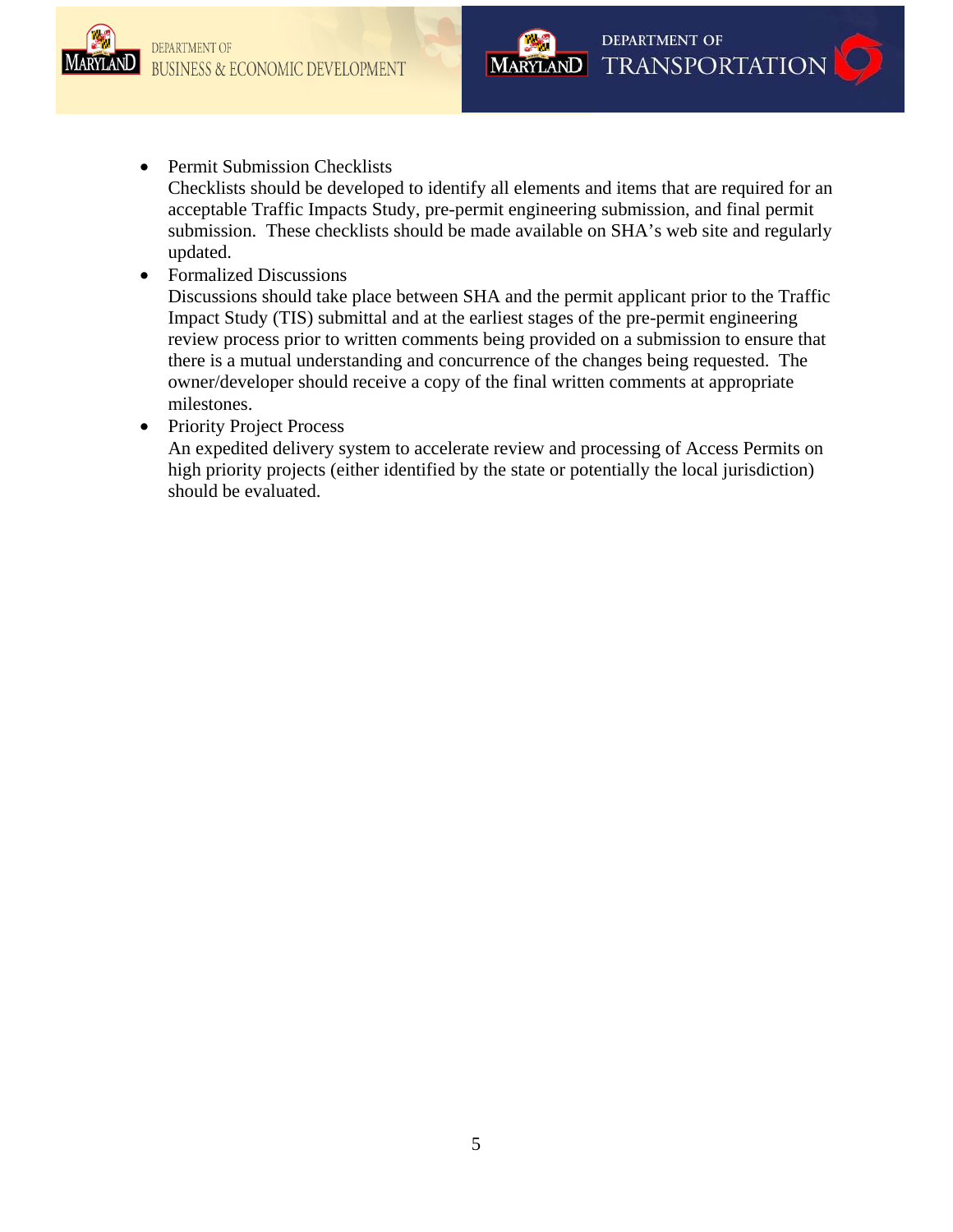



# **RECOMMENDATIONS**

The panel was divided into three sub-teams (Customer Service, Permit/TIS Review Process, and Coordination with Local Governments/Other State Agencies) which met independently to develop recommendations for each of the respective study areas. Each sub-team was assigned a chair and had SHA staff representation. The discussions and recommendations for each subteam were then presented and discussed at the larger Stakeholder Review Meetings, which met four times between May and early September.

Below is a list of the draft recommendations made by the group.

# **IMPROVED USE OF TECHNOLOGY AND AUTOMATION**

# **Database Management**

# Findings:

SHA's current database tracks information only for final issuance of a permit and provides limited reporting of project submittals. There is currently no tracking for TIS reviews or pre-permit applications and submissions. Because a majority of the coordination efforts occur prior to the final permit submission, having this information available to both the SHA staff and the permit applicant is essential in providing enhanced customer service.

#### Recommendation:

Development of a comprehensive database system to allow SHA to track and report on the progress of a project and/or permit submission, track review times for each office within SHA responsible for providing review comments and/or approvals, and to identify specific problem areas where delays are frequently occurring so that systemic corrective action can be taken. The new system will provide real time compliance with customer service delivery goals, and will allow proactive intervention by SHA management to easily identify delays, and proactively address issues that the system identifies as consistent or recurring problem areas.

Strategy**:** 

Identified enhancements that need to be made to SHA's existing database system to provide the necessary tracking and reporting information identified by the Stakeholder Review Group. The Stakeholders identified the need to track performance based measurements for review response times on all submissions by internal and external reviewers to ensure accountability to meet required time frames. These performance measurements should be tied directly to StateStat or business plan goals so that individuals/offices involved in the review/approval process can be held accountable for delays.

Benefits:

Creating a system that provides a more robust tracking system for project by project reporting of progress and status of all types of permit submissions will result in improved timeliness and transparency.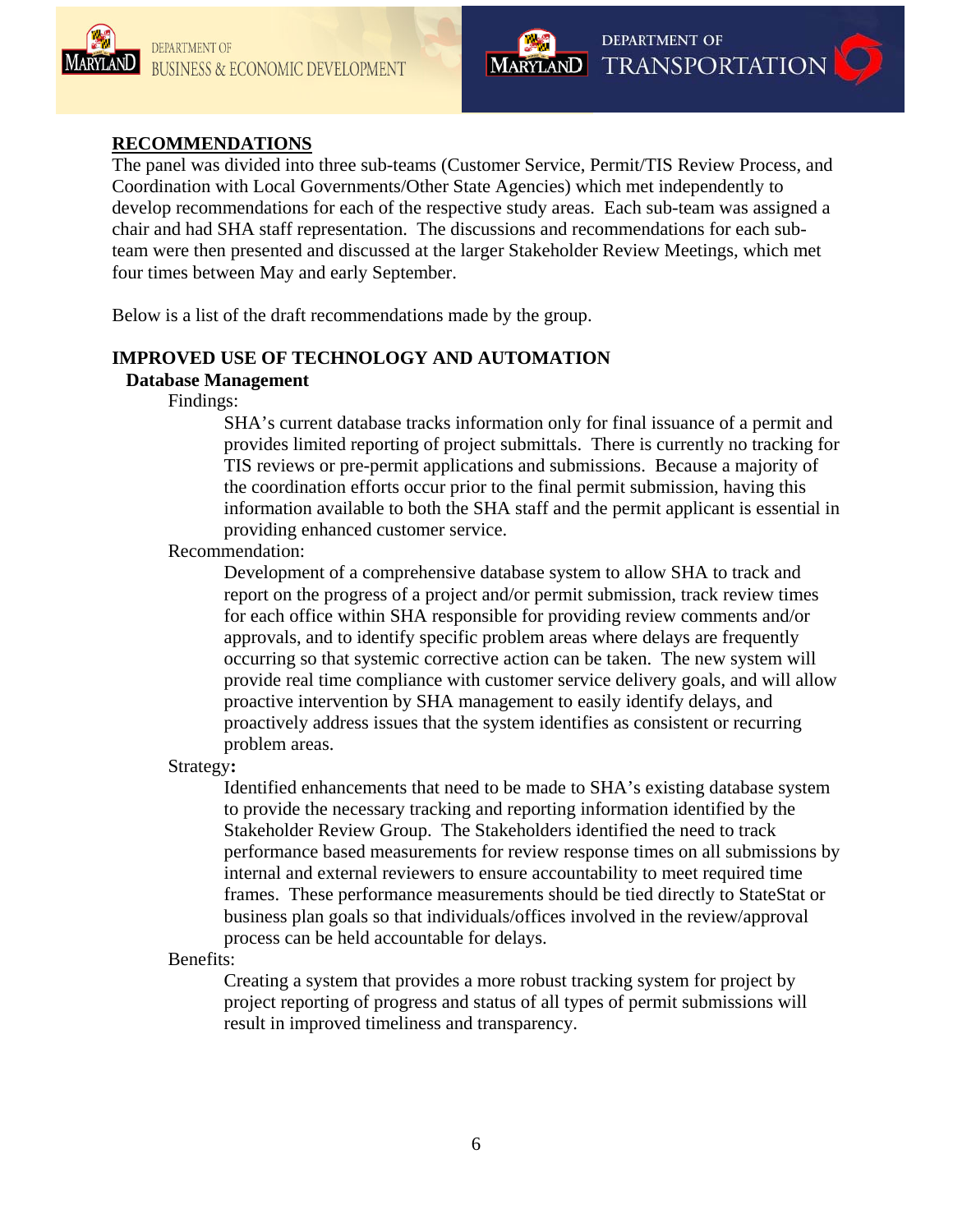



#### Status:

Additional data fields to track TIS and pre-permit application submissions have been identified and changes are underway to SHA's current database. Once the new database system is finalized, it will go through a testing and evaluation period, which may necessitate some additional minor changes. The database will be used for reporting adherence to mandated review turn around times by all offices to SHA Senior management.

# Schedule:

It is anticipated that the database enhancements will be completed by Winter 2010/2011, and that a working version of the new database system will be operational by Spring 2011. Identification and recommendations of specific measures related to Access Permit reviews and issuance that will be made a part of SHA's business Fiscal Year 2012 plan (potentially reported through StateStat) will be made by the start of the Business Plan cycle.

# **Web Based Status Reporting**

Findings:

Currently SHA has no system to report on the progress or expected completion dates for TIS or pre-permit submissions. Development of a web based reporting system will allow SHA the ability to track this information and utilize this information to better allocate staffing and will allow SHA to make the information available and searchable on the web so that permit applicants can see the status of permit submissions and anticipated completion dates at any time without having to make inquiries to SHA staff.

# Recommendation:

Development of a web based reporting system that will allow permit applicants to track the status of permit submissions and anticipated completion dates over the internet.

# Strategy**:**

Once the database enhancements have been completed, data elements will be identified that can be exported and shared over an internet web page. The Stakeholder Review Group will be consulted regarding the specific status information that would be most beneficial to provide and the types of search features that should be included to make the system user friendly (i.e. SHA contact, anticipated response date, current review milestone). DBED has expressed a willingness to host meetings with the stakeholders to review the content and reporting features as they are being developed. SHA will also investigate inclusion of a mapping or GIS component for data reporting.

# Benefits:

A web-based reporting system will improve the transparency and predictability of the process. Applicants will benefit from having the most up to date information immediately available to make decisions about their projects. Public reporting of projects and permit status along with turn around times will provide the customer with a higher level of comfort that due dates will be met.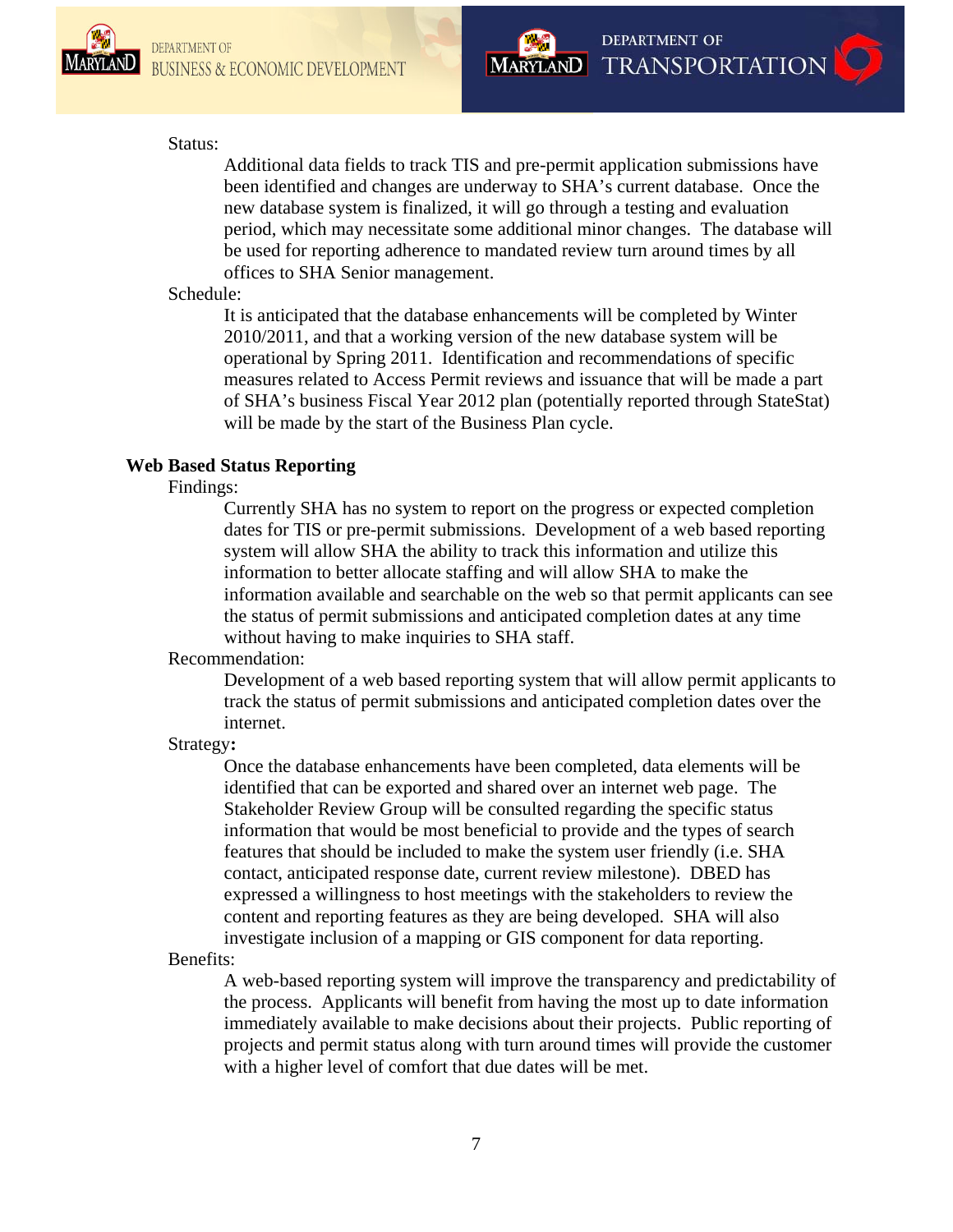



# Status:

As part of the database enhancements that are currently underway, the necessary data fields for both internal tracking and external reporting are being identified and incorporated. Once the database enhancements have been completed, SHA will begin the effort to pull the necessary fields from the database to report through a web based interface.

#### Schedule:

It is anticipated that a web based reporting system for Access Permits will be completed through a phased approach by Summer 2011 and fully functional by Summer 2012.

# **Electronic Permitting System**

Findings:

The administration of SHA's Access Permit Process has changed little over the past decades and currently under-utilizes available technology. SHA needs to evaluate how technology can be better utilized and incorporated into the current process to improve timeliness by allowing electronic submissions of permit data, issuance of permits electronically, and electronic payment of permit fees and/or bonding.

Recommendation:

Development of an electronic permitting system that will allow all permit data submissions, payment of fees, and final permits to be completed electronically.

Strategy**:** 

This will first require a complete evaluation for implementation of a new IT system. SHA will first need to complete a requirements analysis to determine the minimum functionality that would be required for the system to meet the needs of SHA and SHA's customers. SHA will work closely with DBED to incorporate the evaluation of an electronic access permitting system with their existing efforts to develop a statewide on-line business licensing and permitting system. SHA will evaluate whether commercially available software currently exists, whether there are any statewide IT systems in place that could be modified, or whether a new IT system would need to be developed. Once all options have been considered, SHA will make further recommendations for moving forward with this recommendation.

Benefits:

An electronic permitting system would address timeliness and transparency in the Access Permits process. It would improve overall efficiency, improve customer service, and benefit the environment by reducing both paper and fuel usage.

Status:

SHA is beginning the process of performing the requirements analysis.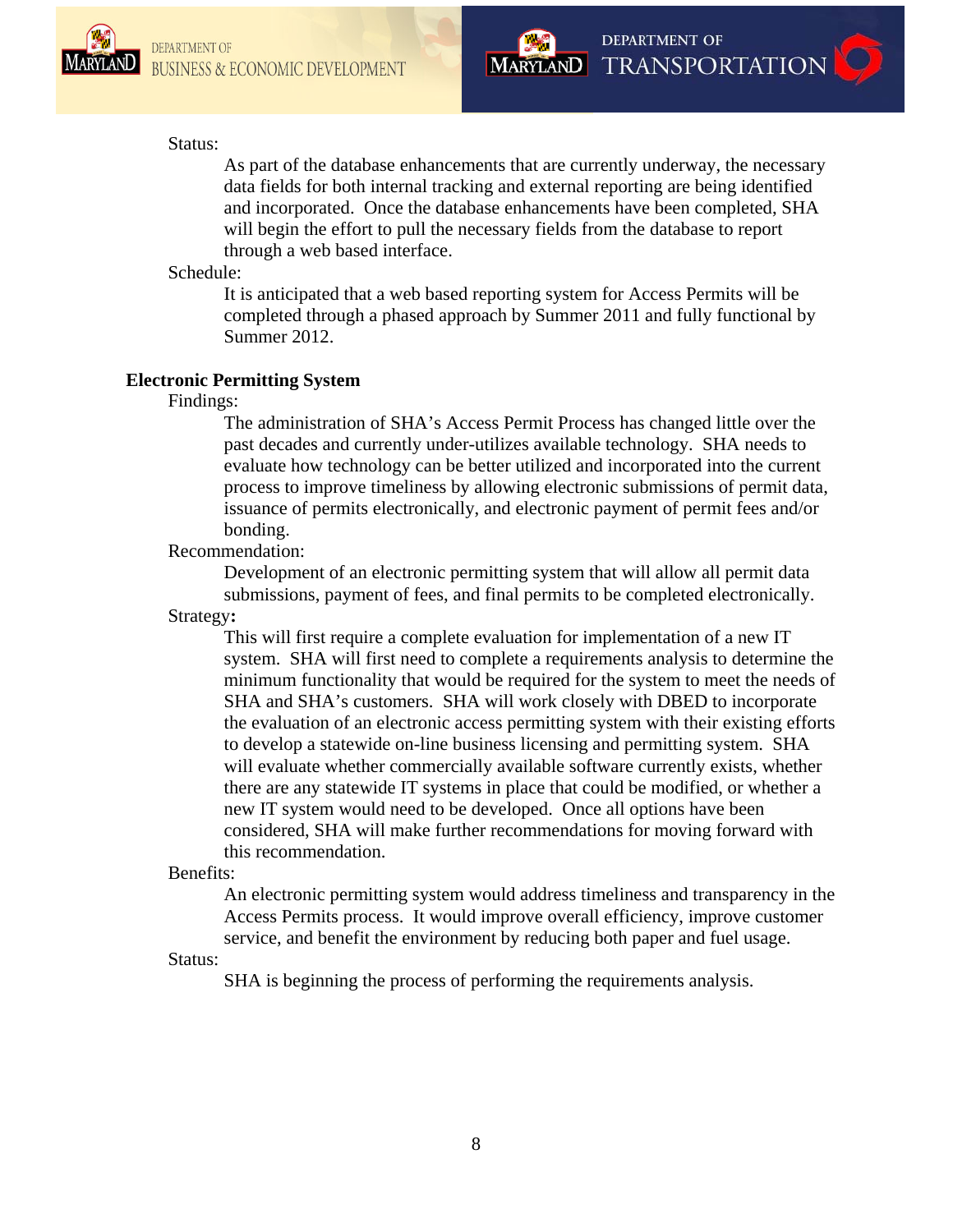



# Schedule:

It is anticipated that the requirements analysis and software evaluations would be complete with recommendations for moving forward with any system by Summer 2012. The schedule for a system will depend upon the availability of resources and funding that would need to be allocated through the departmental Consolidated Transportation Information Processing Plan (CTIP). The availability of funding and implementation time frame would be dependent on the ultimate cost of the system, the available budget based on statewide prioritization of needs, and the time required for development and implementation of the system.

# **IMPROVED COMMUNICATION/CUSTOMER SERVICE Application Review Process**

# Findings:

Often permit submissions (especially at the earlier stages of development) are incomplete or are not of an acceptable quality for SHA to perform an adequate review. Typically SHA proceeds with the review, and the resubmissions which address SHA first set of comments, spur additional comments. This creates substantial uncertainty on the part of the permit applicant as to how many cycles of submission and comments will be necessary to achieve permit approval, and the associated time frame.

# Recommendation:

Implement a pre-review "triage" process for project submissions to identify any deficiencies in the traffic impact study, engineering plans, and/or permit application submissions. This process should also include discussions and a meeting, if necessary, with the applicant team. The goal is to clarify requirements and coordinate when and/or if the submission package will proceed or what additional information is necessary in cases of an incomplete submittal package.

#### Strategy:

This recommendation will be implemented, but will require some structural changes within the Engineering Access Permits Division and has already been incorporated into the TIS and pre-permit review process flow charts. This will require allocation of sufficient knowledgeable and well-trained staff to be able to quickly evaluate the adequacy of the submission and identify any critical issues/omissions that would prevent the package from moving forward for immediate review. Development of guidance and checklists for all types of submittals will also need to be completed in order to ensure consistent and predictable feedback on all submissions by all staff. The timeframe for completing this initial review will be no more than 5 business days, with a goal of completing these reviews within 3 business days of submission.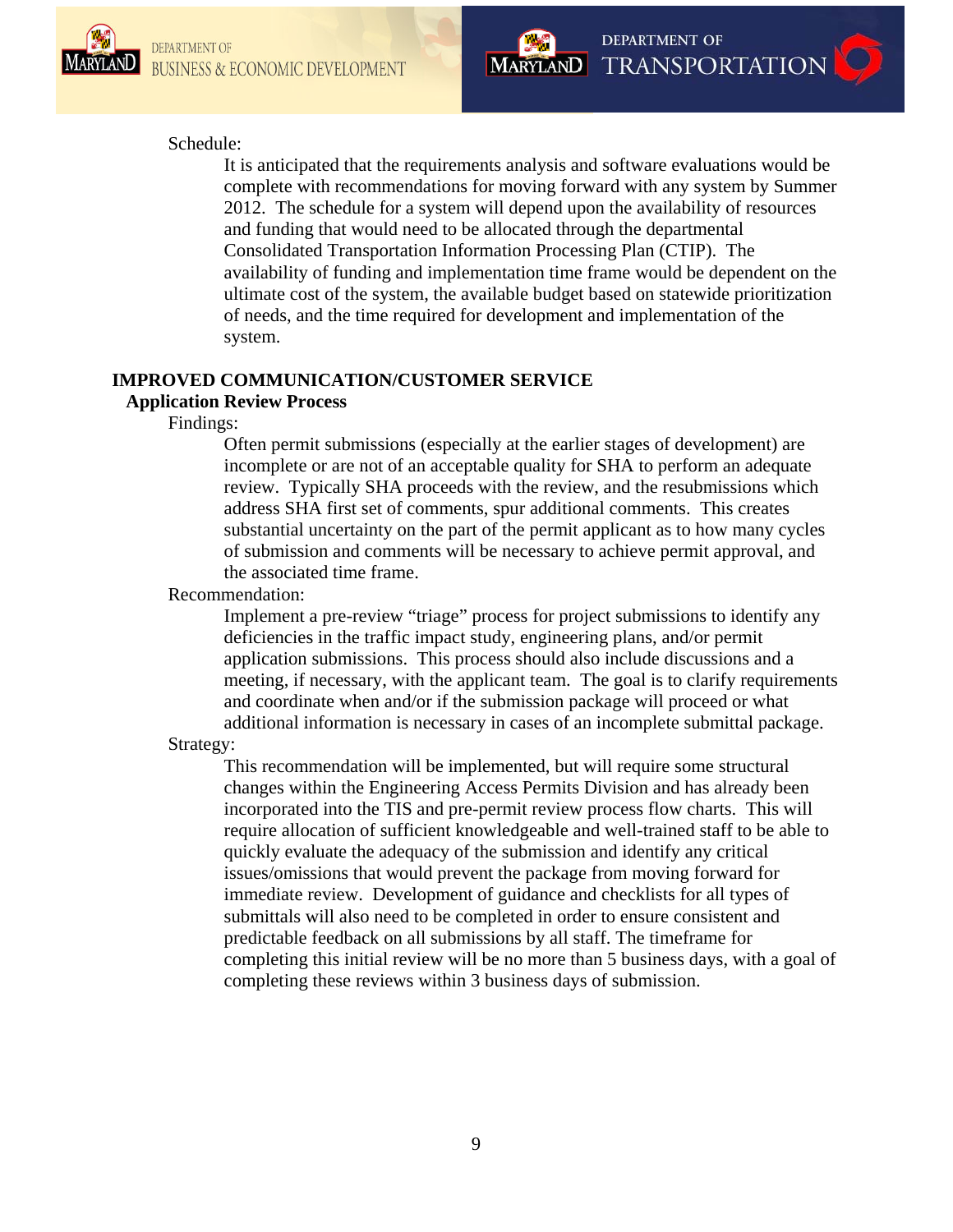



# Benefits:

This recommendation will improve the timeliness and predictability of the process. The initiative is intended to eliminate misunderstandings about submission requirements, which can delay the approval of plan submittals and final approvals for permit issuance. In some cases, it may identify submissions that are not necessary. It will also identify complex project issues that will require a more significant level of review.

#### Status:

This recommendation will be made a part of the normal access permit review processes as soon as the appropriate guidance and checklists have been finalized and the appropriate internal structure changes have been put in place.

#### Schedule:

It is anticipated that a triage process will be implemented by Fall 2011.

# **Improved County Coordination**

# Finding:

Currently SHA has staff from the Engineering Access Permits Division attend county development review meetings, but often this staff does not have the necessary expertise to discuss technical issues/requirements or resolve process related issues that arise

# Recommendation:

Have SHA conduct regularly scheduled meetings with each County (monthly, quarterly, etc.) as required to discuss status of permit submissions, issues, and schedules along with a discussion of process issues, with necessary staff from both SHA and the County in attendance to have the capability of resolving most issues at this level. SHA should pursue the use of web/video conferencing for these meetings to make the meetings more readily accessible, minimize travel expenses and ensure the most efficient use of resources for all involved.

# Strategy**:**

Have a regularly scheduled meeting with each county to discuss development plans, permitting, and/or process improvement issues. This will require having specific agenda items in advance of the meeting so that both the county and SHA would have appropriate staff available to discuss issues and identify solutions. Commitment by both county and SHA staff will have to be made to give sufficient priority to these meetings to ensure that all necessary personnel will be in attendance at these meetings.

#### Benefits:

These meetings will improve coordination and communication with the counties and will provide an avenue for discussing differences in criteria, roadway needs and for resolving issues in a more timely, consistent and predictable manner.

Status:

SHA will identify the necessary structural and staffing changes that need to occur within the Engineering Access Permits Division for the meetings, and will begin coordination with each county and the appropriate SHA staff to develop concurrence on the purpose, structure and required attendance for the meetings.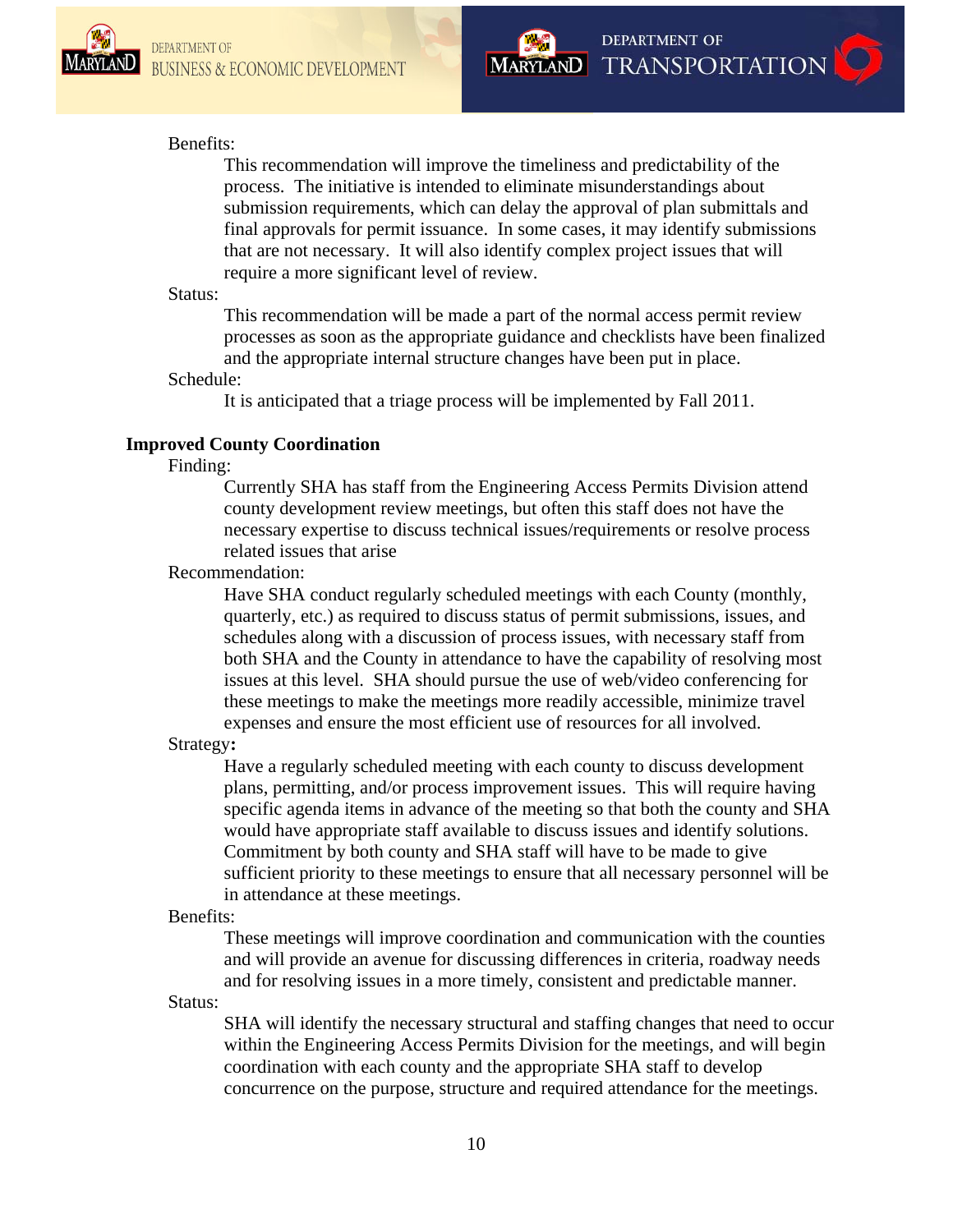



# Schedule:

It is anticipated that initial county meetings will be conducted with all 23 counties by the end of calendar year 2011.

# **Improved Developer Coordination**

# Finding:

Often issues are not raised by the developer in the review process until after they have undergone numerous iterative cycles of submissions and comments. Once issues are raised, they are typically raised to very high levels of the organization or through elected officials for resolution, when many of the issues, especially concerning scoping issues and technical requirements, could have been and should have been resolved much more quickly at a much lower level.

# Recommendation:

Have SHA conduct standing Developer Project Scoping/Technical Review meetings. The Stakeholder Group identified this item as a Virginia DOT best practice. SHA should pursue the use of web/video conferencing for these meetings to make the meetings more readily accessible, minimize travel expenses and ensure the most efficient use of resources for all involved.

# Strategy**:**

SHA will schedule regular meetings whereby permit applicants can request to be placed on the agenda to discuss issues such as project scoping or to discuss/resolve technical issues early in the permitting process. By having a standing meeting, this will ensure that required staff can attend or send representatives who have the technical expertise and authority to provide direction and resolve issues. This will require the commitment by SHA to ensure that all necessary SHA staff are in attendance at these meetings so that most issues can be resolved without escalation.

# Benefits:

Developer Project Scoping/Technical Review meetings will provide enhanced communication and discussion of technical issues for direction to developer teams. This discussion is expected to reduce the number of submittals to arrive at an acceptable design and will provide an important avenue for resolving issues in a more timely, consistent and predictable manner.

# Status:

SHA will identify the necessary structural and staffing changes that need to occur within the Engineering Access Permits Division, and develop guidelines on the purpose and structure of the meetings. SHA will also conduct outreach to the development community to advertise the availability of these meetings and invite participation in these meetings.

# Schedule:

An initial pilot developer review meeting will scheduled before the end of calendar year 2010. Based upon the pilot meeting, SHA will determine the appropriate structure and format to set up regularly scheduled meetings starting in Spring 2011.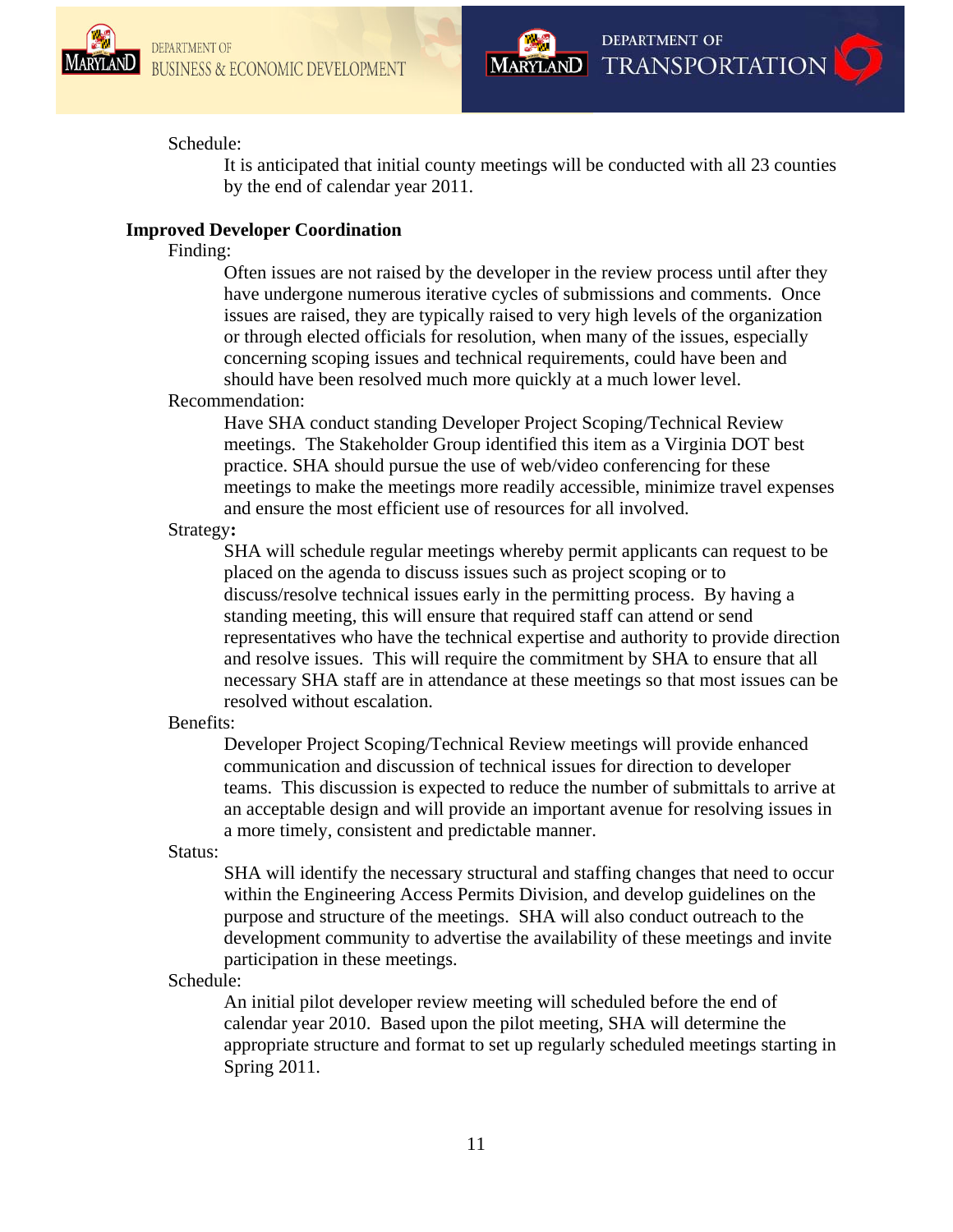



# **Facilitation with Other State/Federal Agencies**

# Findings:

In some cases, SHA approval of an access permit is dependent on approval from other State/Federal Agencies (i.e. Maryland Historic Trust, Federal Highway Administration). SHA is often cited as the reason for delays in permit issuance or review comments/approvals even if the reason is based on required input or approvals from these outside agencies.

#### Recommendation:

Develop issue resolution process when delays in permit issuance result from required state or federal agency approvals outside of MDOT.

# Strategy**:**

Provide a process for SHA executives to take the lead in coordinating with executives of other State/Federal Agencies. The process would facilitate resolution of issues when delays in project review and/or permit issuance result from outside of MDOT. This would be a standing agenda item on SHA's weekly Development Review meeting with the SHA Administrator.

#### Benefits:

This process will improve customer service by allowing SHA to identify issues with other state agencies at high levels within the organizations and will facilitate timely approval of permits by all state agencies, and improve timeliness.

# Status:

The weekly Development Review meeting with the SHA Administrator is already in place and will be used to identify and prioritize issues that involve state agencies outside of the Maryland Department of Transportation. No additional steps are necessary to implement.

# Schedule:

This recommendation has been immediately implemented within SHA.

# **Education and Training**

# Findings:

SHA lacks any regular training on the requirements and process of the Access Permit Approval process. The availability of training would provide permit applicants with sufficient information to avoid many recurring and costly mistakes and provide a uniform documented approach for everyone to follow.

# Recommendation:

Develop Education and Training on SHA's Access Permit Approval Process for both external customers and internal staff.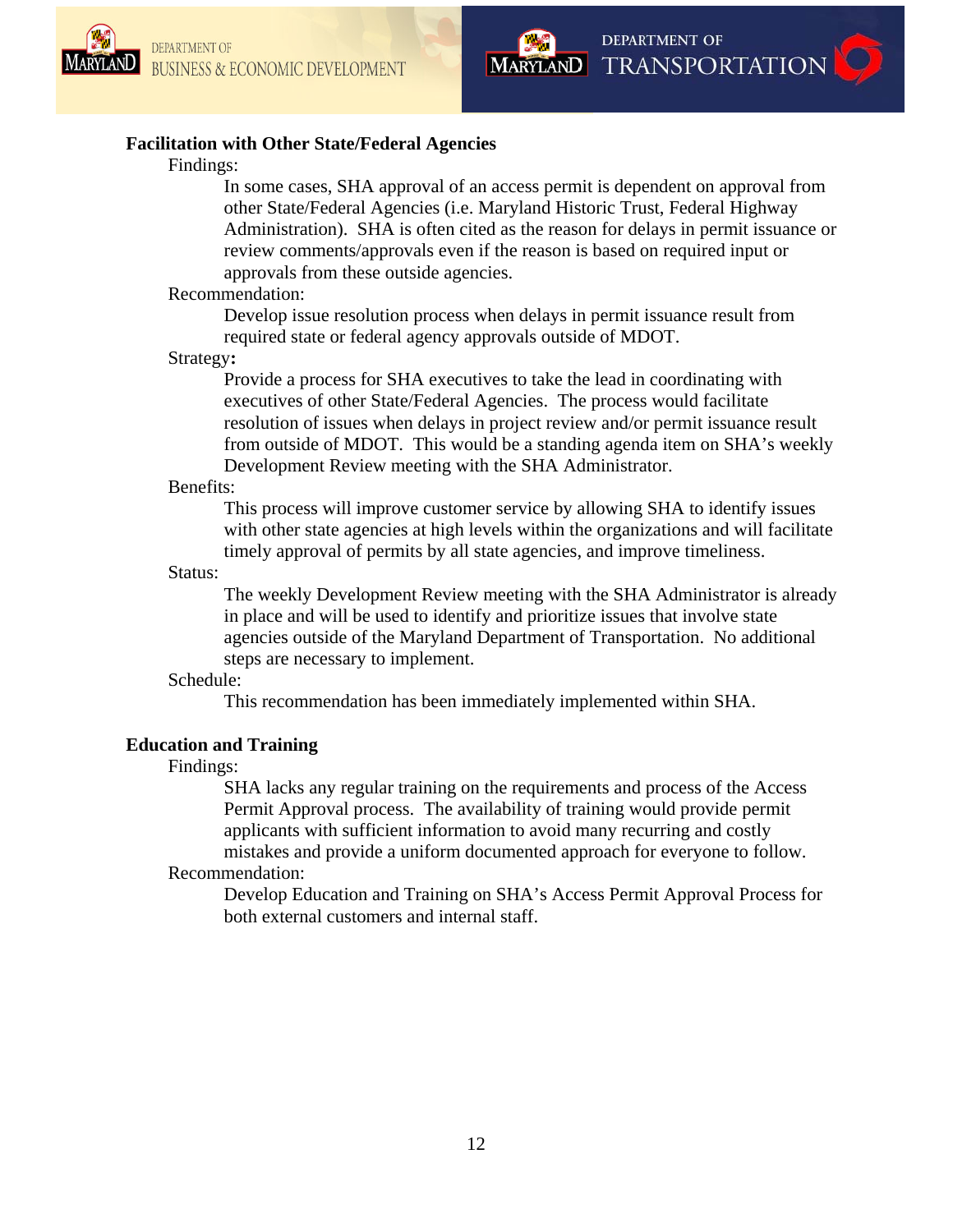

# Strategy**:**

Once SHA has completed updating the process flow charts, Access Permits Manual and How To Guides for each county, SHA will develop training and education materials for both developers, consultants and internal staff. Ideally, the training for developers and consultants would be available on-line to minimize cost and make it convenient for the customer to access the training materials. SHA would also look for opportunities to provide additional training or workshops and conferences or events targeted at permitting of development projects in the state. Topics identified by the stakeholder group to be considered are:

- 1. Introduction to SHA.
- 2. Cover what an Access Permit is and why one is needed/important?

**DEPARTMENT OF** 

MARYLAND TRANSPORTATION

- 3. Provide examples by walking a typical (hypothetical) application through the process.
- 4. Identify each department involved in the Access Permit Approval Process and explain its role as a reviewer or decision maker.
- 5. Consider making this seminar required for consultants, and optional for anyone else.
- 6. Include Americans with Disabilities Act (ADA) requirements.
- 7. Provide a checklist for engineers and stakeholders to use as a reference

# Benefits:

Providing education and training will improve the timeliness, transparency, consistency and predictability of the Access Permit Application process. Applicants will benefit from gaining knowledge of the process and the various responsibilities within SHA's organizational structure. In addition, the training will more clearly define expectations for each type of submission so that far fewer incomplete or unacceptable packages will be submitted.

# Status:

Work is currently underway at SHA and through the Stakeholder Review Group to update the permitting process flow charts, Access Permits Manual and County "How To" guides. Once this information is updated, training will be developed based on these materials.

# Schedule:

SHA will continually identify opportunities for additional training, workshops, conferences or events related to the engineering plan review and permitting process.

# **Customer Service Performance Measurement**

# Finding:

The only SHA performance measure on issuance of Access Permits is related to the time from final permit submission to permit issuance, and this measure is not currently publicly available. No data regarding TIS or pre-permit submission reviews is collected. Therefore, there is no real accountability to everyone involved in the review and approval process.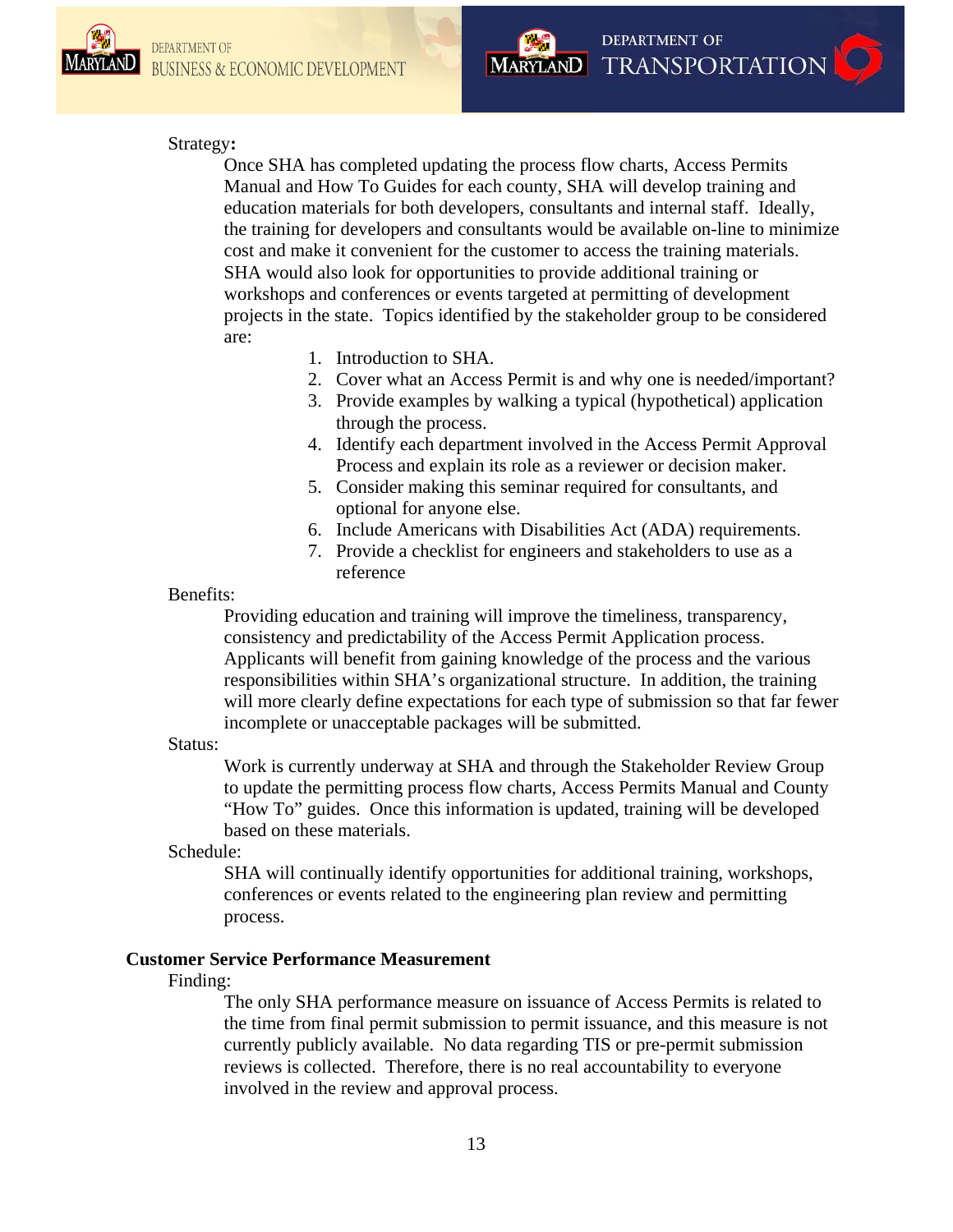



# Recommendation:

Develop customer service satisfaction measurements for all components of the Access Permit Process, and make the results of this information publicly available on SHA's web site.

#### Strategy**:**

Identify appropriate customer service satisfaction measurements to assess, over time, whether changes currently being implemented as a result of the Stakeholder Review Group recommendations are adequately addressing customer needs and expectations, and to identify any areas where the overall process needs continued improvement. This will be done through a quick survey at the beginning and end of each permit application process and should be integrated as part of the permitting process to encourage the largest possible response rate. The customer service satisfaction measurements will be tied directly to performance based output measurements. This customer service survey should ultimately be incorporated as part of any electronic permitting system adopted.

# Benefits:

Developing customer service satisfaction measurements will improve overall customer service by providing SHA with timely feedback so that SHA can identify and make ongoing adjustments to the access permits process. This will improve transparency in SHA's process by collecting and publishing specific customer feedback.

#### Status:

SHA is in the process of developing short customer service feedback forms for each permitting process.

#### Schedule:

An initial benchmark survey will be sent out before the end of calendar year 2010. It is anticipated that SHA will begin administering regular customer feedback surveys with each phase of a project by Summer 2011.

# **Single Point of Contact**

#### Findings:

SHA's current process requires that developers and/or their engineers coordinate with multiple staff in different offices as part of the review process. Recommendations:

Process changes should be implemented to provide a single point of contact within SHA for all external inquiries regarding a specific project. This single point of contact should be responsible for coordinating with and responding on behalf of all other SHA offices involved in the review process. In addition, SHA will identify a single point of contact within each office to be responsible for coordinating all development related submissions within their respective areas.

# Strategy:

The current organization and process will be evaluated as part of the Flow Chart updates to identify all areas where multiple offices are involved in the review and approval, and changes will be implemented to ensure that all information flows through and back to the single point of contact.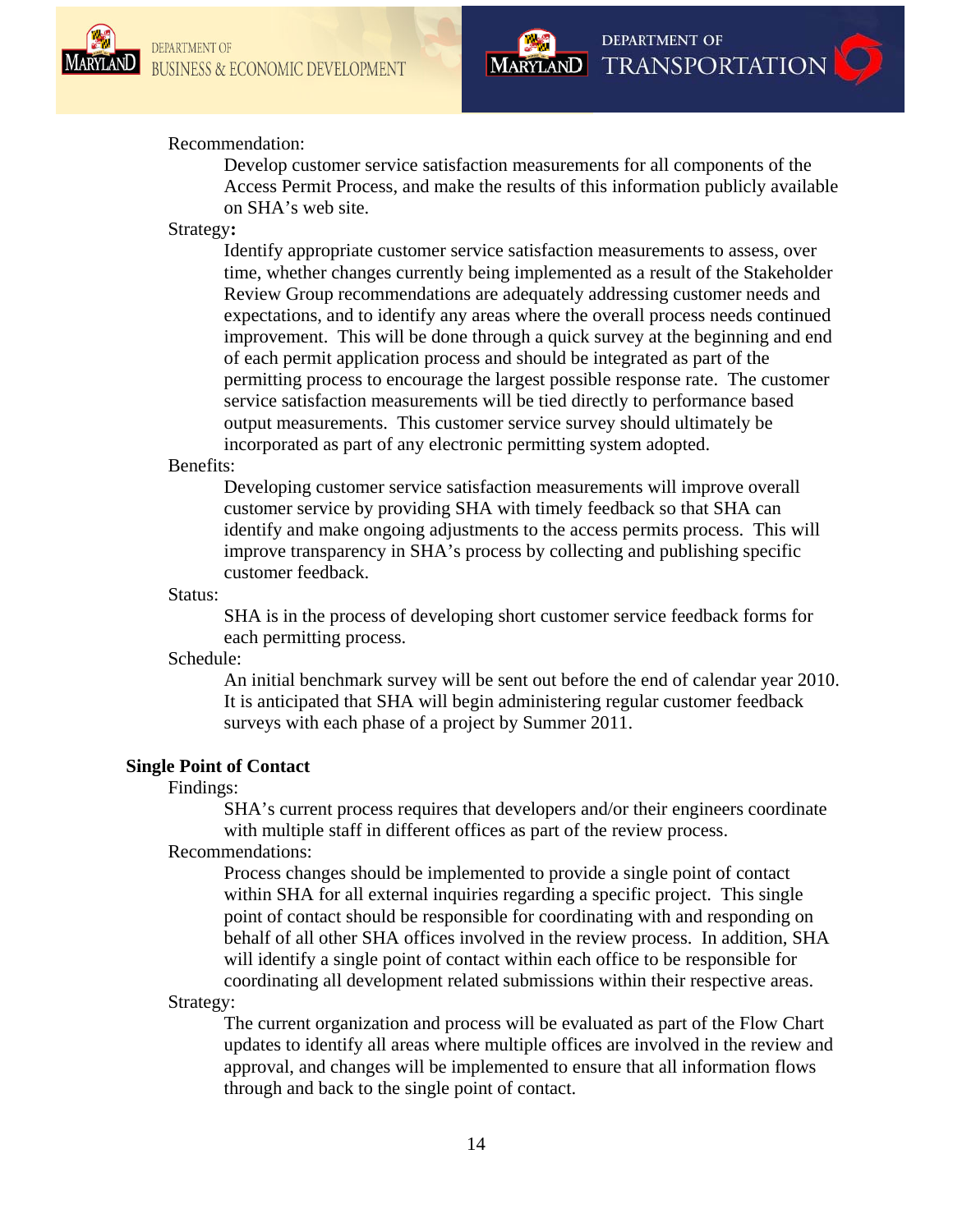



# Benefits:

A single point of contact for all permit coordination will improve customer service by providing better consistency and predictability in the process. Having a single point of contact within each office responsible for coordinating all development related submissions will ensure that these submissions are given immediate attention by all staff to ensure meeting established review time frames and ensuring consistency and predictability within each office's review process.

#### Status:

The Access Permits Process Flow Charts are currently being modified, and potential changes to EAPD's current organizational structure are being evaluated to ensure that each Access Permit Submission is provided with a single point of contact for all submissions, coordination, comments and inquiries.

# Schedule:

SHA will immediately identify as the single point of contact, the current Engineering Access Permits Division staff member assigned to each project submission. These staff will immediately be responsible for coordinating with all other SHA review offices.

# **IMPROVED PROCESS EFFICIENCY**

# **Flow Chart Development**

Findings:

SHA has no comprehensive flow chart to document the complete Access Permitting Process, the flow charts SHA currently has for the TIS review process, the pre-permitting process, and the permit issuance process are not linked together and were in need of review and updating. In addition, none of the flow chart information is currently available on SHA web site.

# Recommendations:

Development of comprehensive process flow charts and narratives for the various steps in the development review and permit process and for different types of permit submissions. These charts are to be reviewed and improvements identified to improve efficiency and timeliness. These flow charts should be customized for each county, as necessary, to identify how the access permit approval process ties in with the county development review and building permit approval processes. Each flow chart should have a narrative describing each step of the process and associated time frames. The process should provide for a single point of contact at SHA for all information related to an access permit (currently contact is made to personnel in many different offices depending on the review and the information being requested). This information should be made available on SHA's web site and regularly updated. Part of the revised process will include sign-off by both the developer and SHA on the final permit.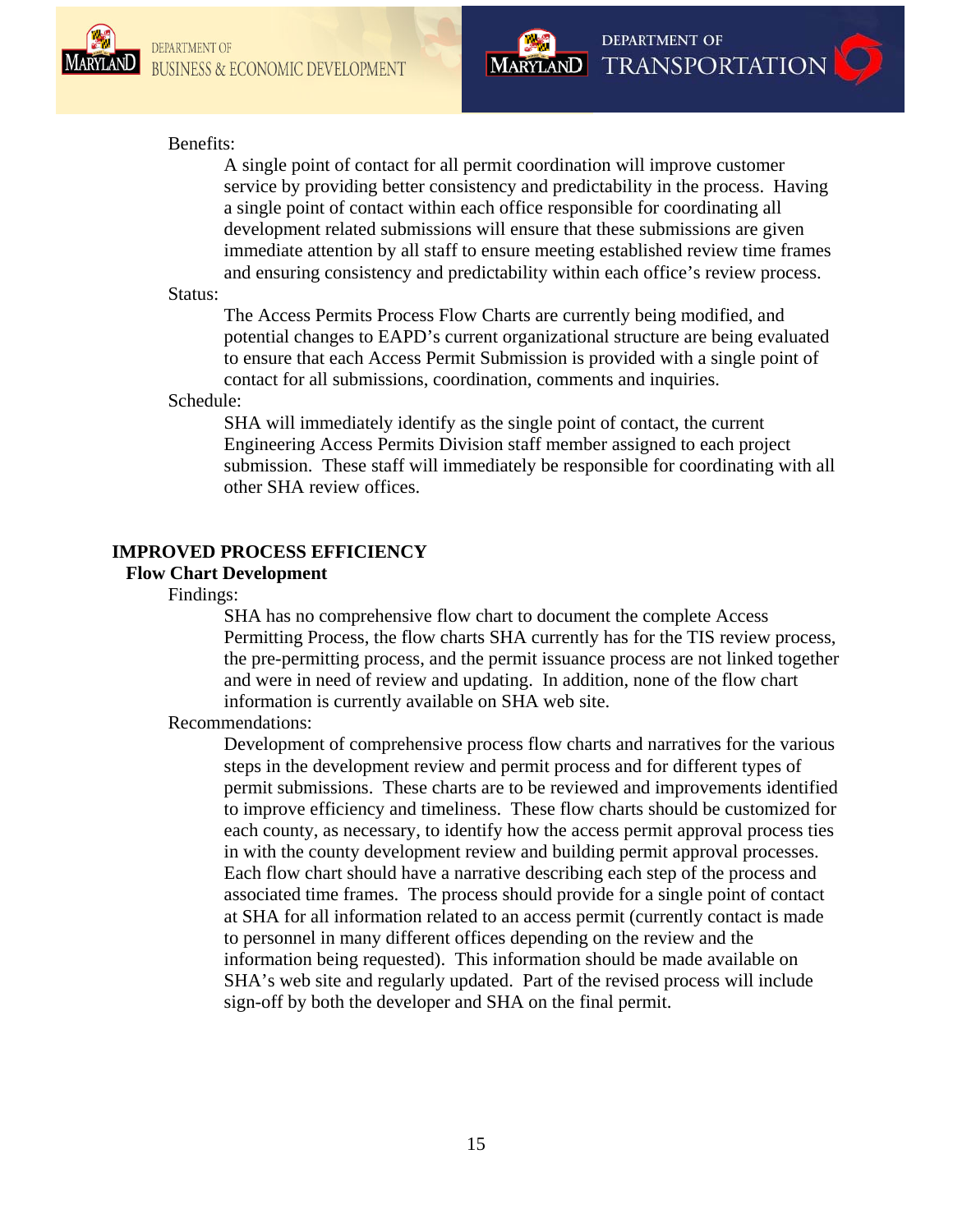

# **DEPARTMENT OF** MARYLAND TRANSPORTATION

# Strategy**:**

Develop a typical flow chart for elements of the access permit process to provide guidance for customers and SHA staff involved in the review of development projects. The individual county flow charts will be modified to provide guidance where the county process requires adjustments to the typical process. SHA will identify a team of SHA staff with representation from the stakeholder review group to provide narratives of the various steps in the process and will publish this information on the SHA web site once completed and accepted. Additional education and direction to SHA staff will be necessary to implement the specific process changes recommended by the team.

# Benefits:

Documentation and re-engineering of the current processes will improve timeliness, transparency, consistency, and predictability. This information will be a primary component of the education and training initiatives as well.

# Status:

The SHA, along with members of the stakeholder review team have already developed typical flow charts for the existing process for 3 types of typical permit submissions. The flow charts have included recommendations for changes in the process to improve efficiency and timeliness. Narratives for specific portions of the flow charts are currently under development.

# Schedule:

It is anticipated that SHA will implement and publish the new typical state-wide flow charts documenting the access permitting processes by the end of calendar year 2010. These flow charts will be provided to each county for review and the counties will be asked to provide any necessary changes to make the flow charts compatible with the county development approval processes and time frames. With county comments, flow charts for all 23 counties should be available by Summer 2011.

#### **"How To" Manuals**

#### Findings:

SHA currently has no documentation available to the development community defining and describing the permit approval process.

Recommendations:

Develop comprehensive "How To" manuals for each county to thoroughly explain the permitting process and requirements. This information should be made available on SHA's web site and regularly updated.

#### Strategy**:**

Review the existing "How To" manuals which document the access permit process for each county, developed for SHA staff, and make necessary revisions to provide guidance from the applicant's perspective. Develop a general "How To" manual for the typical SHA process, and make all publications available on SHA's web site.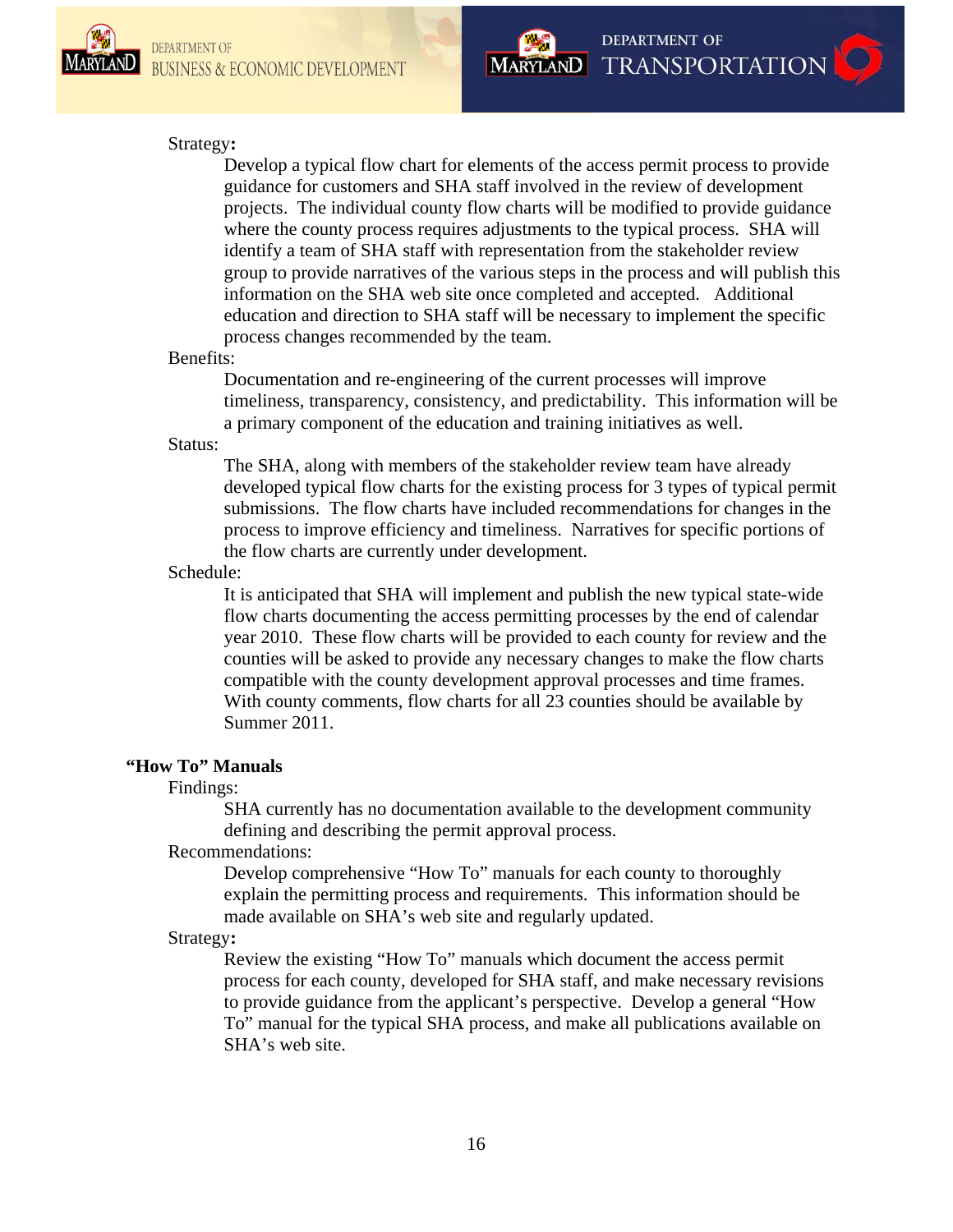



# Benefits:

Development and publishing of county "How To" manuals will improve timeliness, transparency, consistency, and predictability. This information will be a primary component of the education and training initiatives as well.

# Status:

SHA is currently finalizing development of "How To" manuals for Districts 3, 4 and 5. Previously completed manuals for all other counties will be reviewed for necessary revisions.

# Schedule:

It is anticipated that SHA completion of an internal "How To" manual will be completed by Summer 2011. This "How To" manual will be modified to document the process from the customer perspective and made available by the end of calendar year 2011.

# **Permit Related Submission Checklists**

# Findings:

Currently, SHA has no checklists outlining the information required for each type of permit related submission.

# Recommendations:

Develop Submission Checklists of all items that should be included in an acceptable Traffic Impacts Study, pre-permit submission, and/or final permit submission. These checklists will be made available on SHA's web site and regularly updated.

# Strategy:

Develop checklists for use by stakeholders to identify required information for submittals to be considered complete, acceptable and consistent with SHA policies, practices, and standards each portion of the process. Checklists will be developed based upon the final version of the flow charts for each process.

# Benefits:

Development and publishing of permit submission checklists will improve timeliness, transparency, consistency, and predictability. This information will be a primary component of the education and training initiatives as well.

# Status:

SHA is in the process of developing checklists as an integral component of the database development efforts.

# Schedule:

It is anticipated that development of the checklist would be completed by Winter 2010/2011, and posted on the SHA website by Spring 2011.

# **Formalized Discussions**

# Finding:

Currently most formal communication between SHA staff and the developer/engineer (developer's engineering consultant) occurs through written comments on submission, without any opportunity for discussion of the comments with the developer/engineer.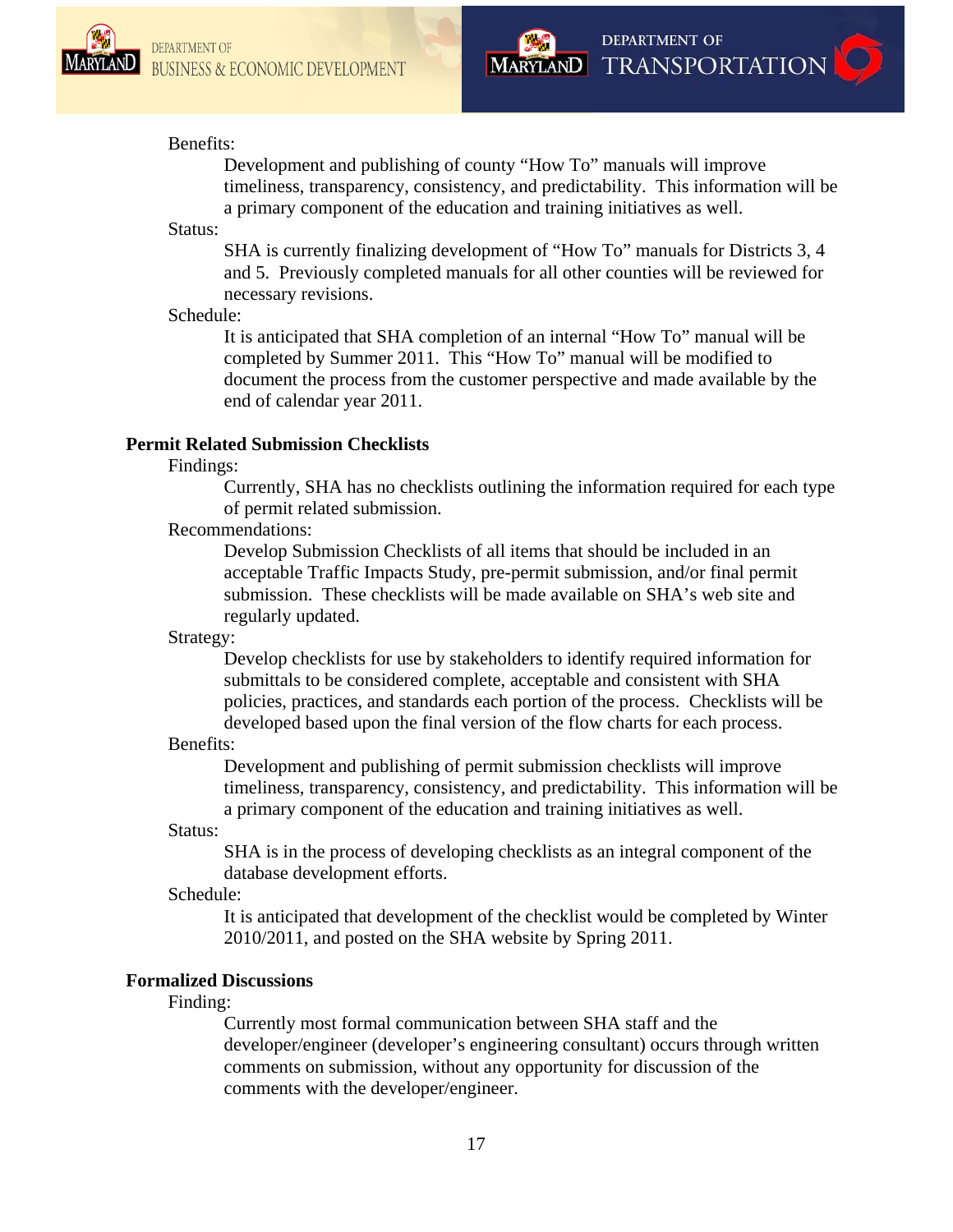



# Recommendation:

Improve communication at the earliest stages before the traffic impact study submittal and in pre-permit engineering review process by ensuring discussions take place with engineer prior to written comments being provided on submission. Ensure final written comments at appropriate milestones with a copy to the owner/developer.

# Strategy**:**

Establish a Technical Review team with internal and external stakeholders to update SHA's Traffic Impact Study Guideline Policy along with individual county guideline manuals. Conduct traffic impact study scoping meetings and pre-permit scoping meetings to establish requirements and to enhance communication, reduce repeat submittals and provide opportunities for effectiveness, timeliness, and use of resources.

#### Benefits:

Incorporating a specific requirement for discussions prior to written comments will improve timeliness and predictability by providing an opportunity for developer's engineer and SHA to come to an agreement and understanding of the comments prior to SHA issuing them in writing. Including the developer/owner on all final comments will improve transparency in the process by ensuring that they are aware of all possible difficulties and provide them an opportunity to raise issues before the process proceeds too far to make corrections easily.

#### Status:

This effort will be implemented in conjunction with other process changes identified in the newly developed process flow charts.

# Schedule:

This effort has already started on a project by project basis and will continue as new submissions are made.

# **Priority Project Process**

#### Findings:

SHA currently has no process to expedite review of permits for high priority projects.

# Recommendation:

SHA will develop an expedited permitting review process in accordance with the proposed state-wide executive order for expediting permitting and approvals on high priority projects. SHA will also evaluate potential opportunities for implementing an internal expedited review process for other priority projects (either identified by the state or local jurisdiction).

# Strategy:

Assess the permit review and issuance processes to identify where, given sufficient resources, SHA could accelerate the permit delivery and give precedence to projects that are of a high priority. Identify what requirements a project would need to meet in order to qualify as a priority project and develop a separate streamlined permitting process with expedited time frames. Identify what additional resources would be required to provide expedited delivery.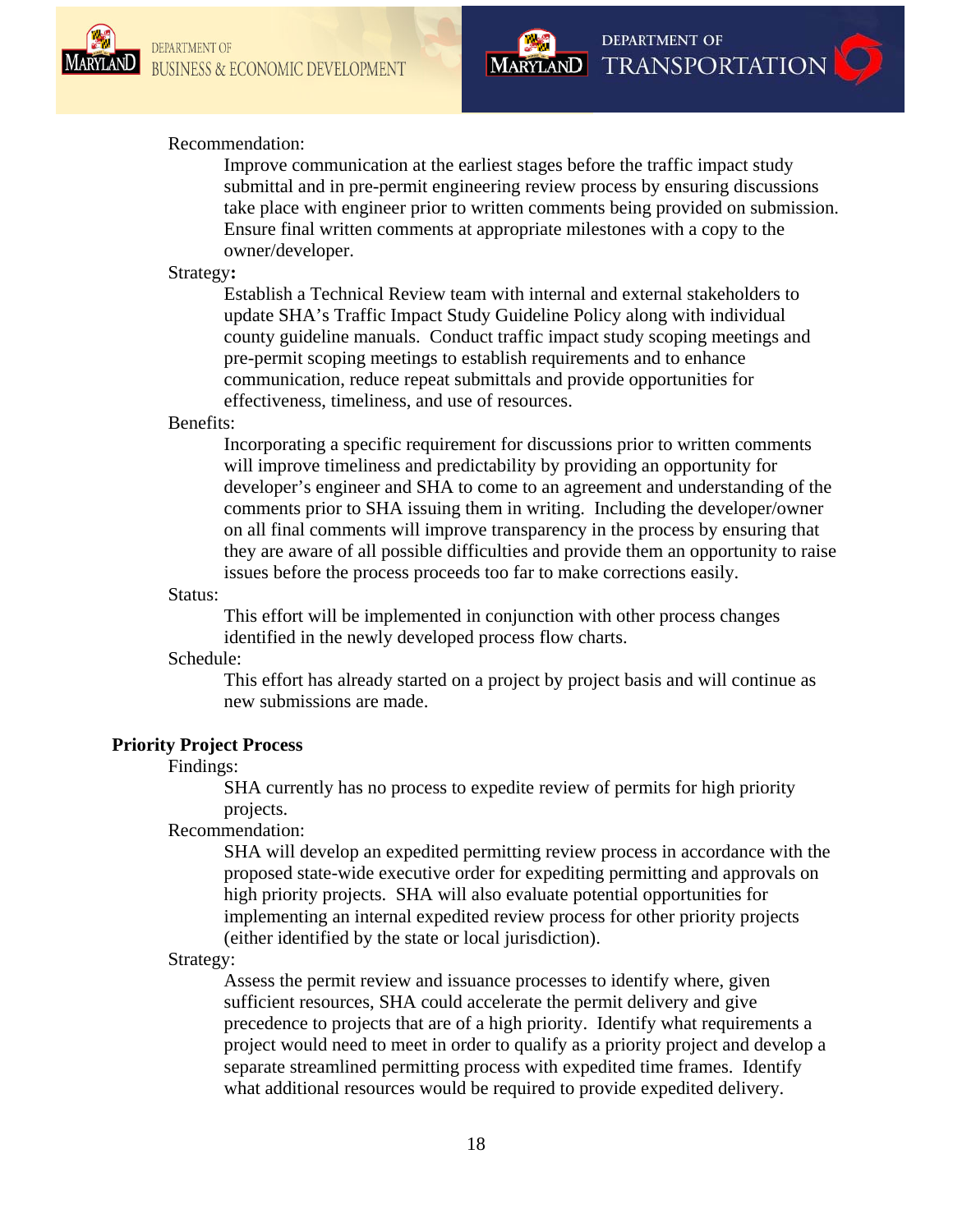



# Benefits:

Having a more streamlined process to ensure expedited delivery of high priority projects would provide improved customer service on these projects and allow high priority projects to move forward more quickly.

#### Status:

SHA is currently updating the current flow charts for TIS, Pre-Permit Review (for Type 1 and 2 Projects) and Final Permit Issuance, and assigning time frames for completion of each step in the process. Once these charts are complete, SHA will assess where, with sufficient dedicated resources, SHA could accelerate those time frames to provide a faster turn around time.

# Schedule:

SHA will complete an assessment and make recommendations concerning an expedited review process in accordance with the prescribed time frames stipulated in the Governors Executive Order for Priority Projects (when issued) or will evaluate a separate SHA process and provide recommendations by the end of calendar year 2011.

# **Resource and Cost Implications**

Local governments remain concerned about the cost implications of the recommendations given constrained local and State resources for transportation needs. When SHA more fully identifies the costs associated with implementation of the recommendations in this report, it should evaluate opportunities and potential mechanisms to offset these costs, such as reallocation of existing resources, adjustments to existing permit fees and exploration of public private partnerships.

Reallocation of existing staff and resources should be the first option evaluated in implementation of these recommendations. Additional staffing needs should be met, to the extent that positions are available, with existing positions within SHA. Additional staffing may continue to be supplemented using consultant resources.

Any future adjustments to fee structure should be governed by the following principles:

- Consultation with stakeholder groups is necessary including the development community and local governments.
- Adjustments should be tied to improved service.
- A fee structure should be considered to account for the size and type of development. For instance, SHA currently collects a flat rate fee at permit issuance to grant access to the state highway right of way at \$50.00 per access point. Permit reviews for large, complex developments require significantly more resources, than smaller projects. Fees should be based upon the size and type of development.
- If an electronic permitting system is implemented, the fee structure should incentivize electronic filings to further promote efficiency of the system.
- If an expedited review system is implemented, fees for projects undergoing that process should include any additional costs associated with that review.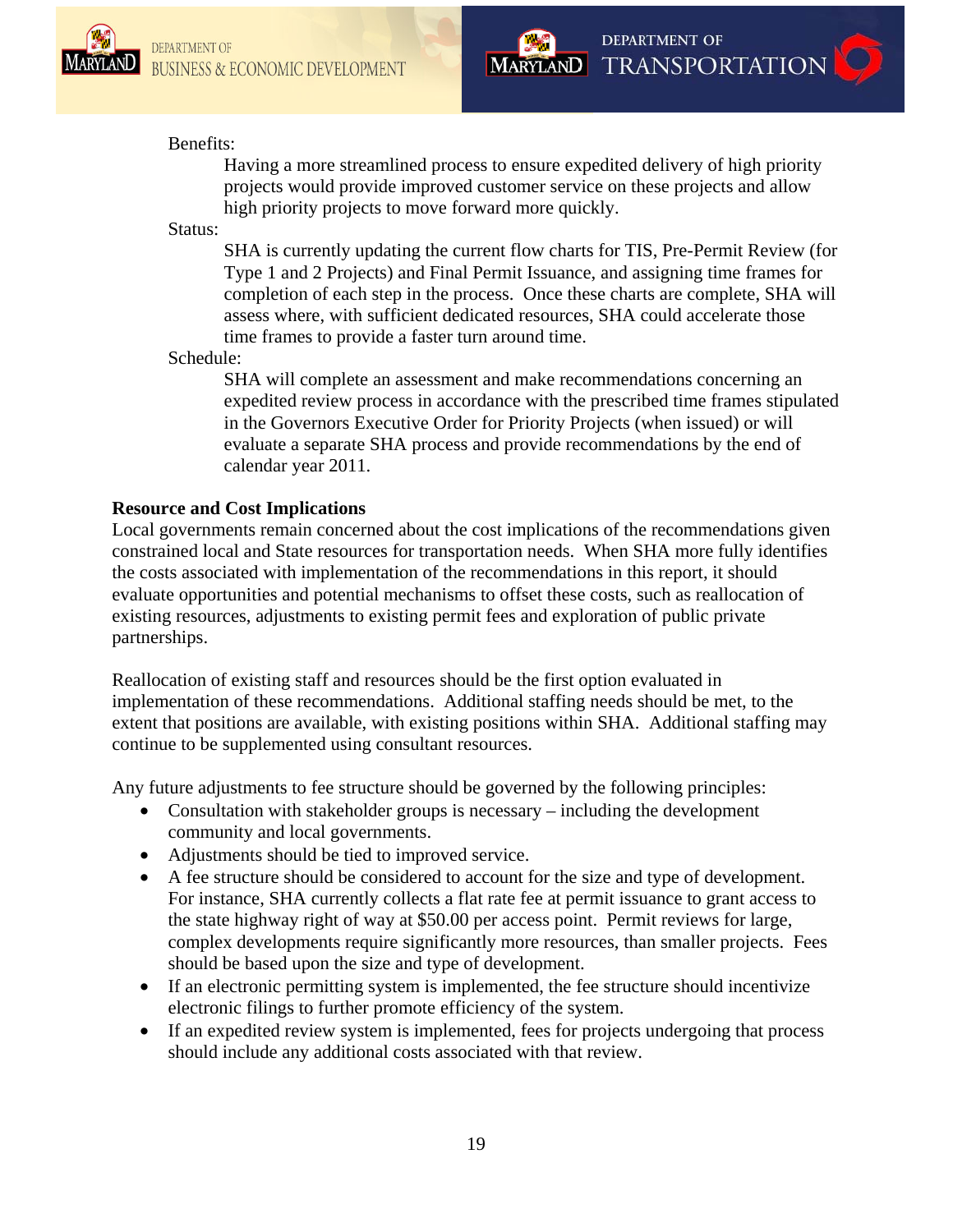

Intergovernmental Partnerships and Public Private Partnerships should be explored. One example discussed by the group includes creating a system where developers could pay into a fund to finance the costs of IT systems, and allow those payments to be credited against future fee requirements.

The cost for development of IT systems should be justified with measurable estimates in improved efficiencies, customer service, timeliness and accountability in an open and transparent manner. Any IT system developed should support data sharing between the state and local governments using open, interoperable and standard protocols, and made available for local governments who do not have the resources to independently develop IT systems to meet their needs.

# **Conclusion**

As many of these recommendations will take time over the next year or more to fully implement, the Stakeholder Review Group has agreed to continue to participate, evaluate, provide feedback, and assist SHA throughout the implementation process. The SHA will continue to use this group as a valuable resource throughout the implementation process, and to provide input for continued areas of improvement. Quarterly updates on the progress made in implementing each of these recommendations will be provided on SHA's web site.